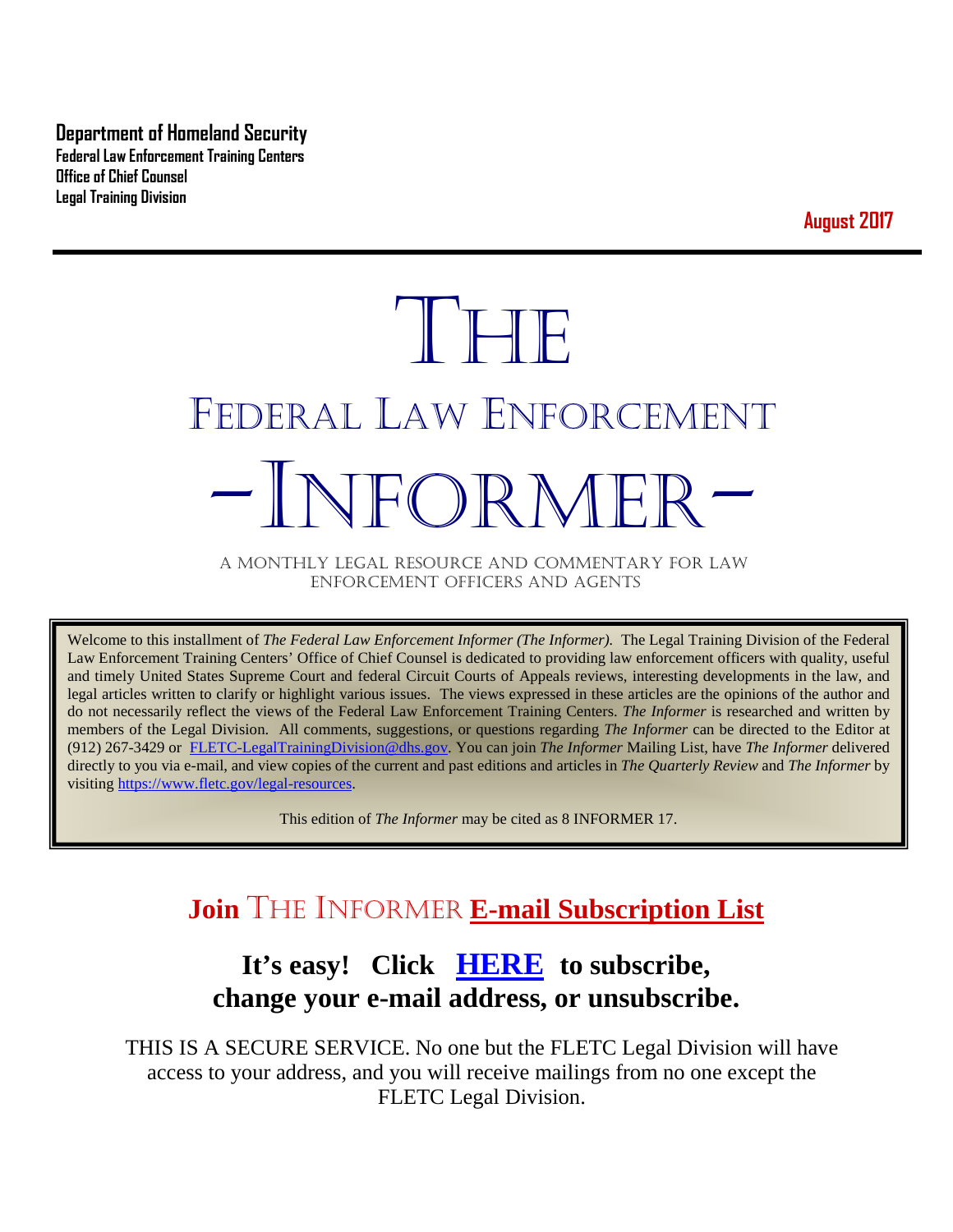# **The Informer – August 2017**

## **Article: Affidavit Writing Made Easy: Create an Outstanding Warrant Application Every Time**.....................**[4](#page-3-0)**

 By Michelle M. Heldmyer, Attorney Advisor / Senior Instructor, Office of Chief Counsel, Legal Division, Artesia, New Mexico.

#### **Case Summaries**

# **[Circuit Courts of Appeals](#page-6-0)**

#### **[Second Circuit](#page-6-1)**

| <b>Brown v. City of New York:</b> Whether officers were entitled to qualified immunity<br>when they knocked the plaintiff to the ground and applied pepper spray after she repeatedly<br>refused the officers' command to place here hands behind her back for handcuffing |  |
|----------------------------------------------------------------------------------------------------------------------------------------------------------------------------------------------------------------------------------------------------------------------------|--|
| <b>United States v. Conti:</b> Whether testimony compelled by a foreign government,<br>which is later used in a criminal prosecution in the United States, is prohibited                                                                                                   |  |
| <b>United States v. Huertas:</b> Whether the defendant was seized under the Fourth Amendment                                                                                                                                                                               |  |
| <b>Third Circuit</b>                                                                                                                                                                                                                                                       |  |
| Fields v. City of Philadelphia: Whether the First Amendment protects the act of<br>recording police officers carrying out official duties in public places, and if so,                                                                                                     |  |
| <b>United States v. Stimler:</b> Whether Section 2703(d) of the Stored Communications Act<br>violates the Fourth Amendment because it authorizes the government to obtain historic cell                                                                                    |  |
| <b>Sixth Circuit</b>                                                                                                                                                                                                                                                       |  |
| United States v. Perry: Whether information provided by an officer in a search warrant                                                                                                                                                                                     |  |
| <b>Seventh Circuit</b>                                                                                                                                                                                                                                                     |  |
| <b>United States v. Mojica:</b> Whether the defendant's wife had apparent authority to consent                                                                                                                                                                             |  |
| <b>Eighth Circuit</b>                                                                                                                                                                                                                                                      |  |
| United States v. Alatorre: Whether officers conducted a lawful protective sweep of the                                                                                                                                                                                     |  |
| United States v. Giboney: Whether the defendant was in custody for Miranda purposes<br>during a pre-arrest interview, and whether the defendant validly invoked his right to                                                                                               |  |
| United States v. Horton; United States v. Croghan: Whether evidence obtained from<br>a search warrant issued in the Eastern District of Virginia, which authorized a search of<br>the defendants' computers discovered in Iowa by using a Network Investigative Technique, |  |
|                                                                                                                                                                                                                                                                            |  |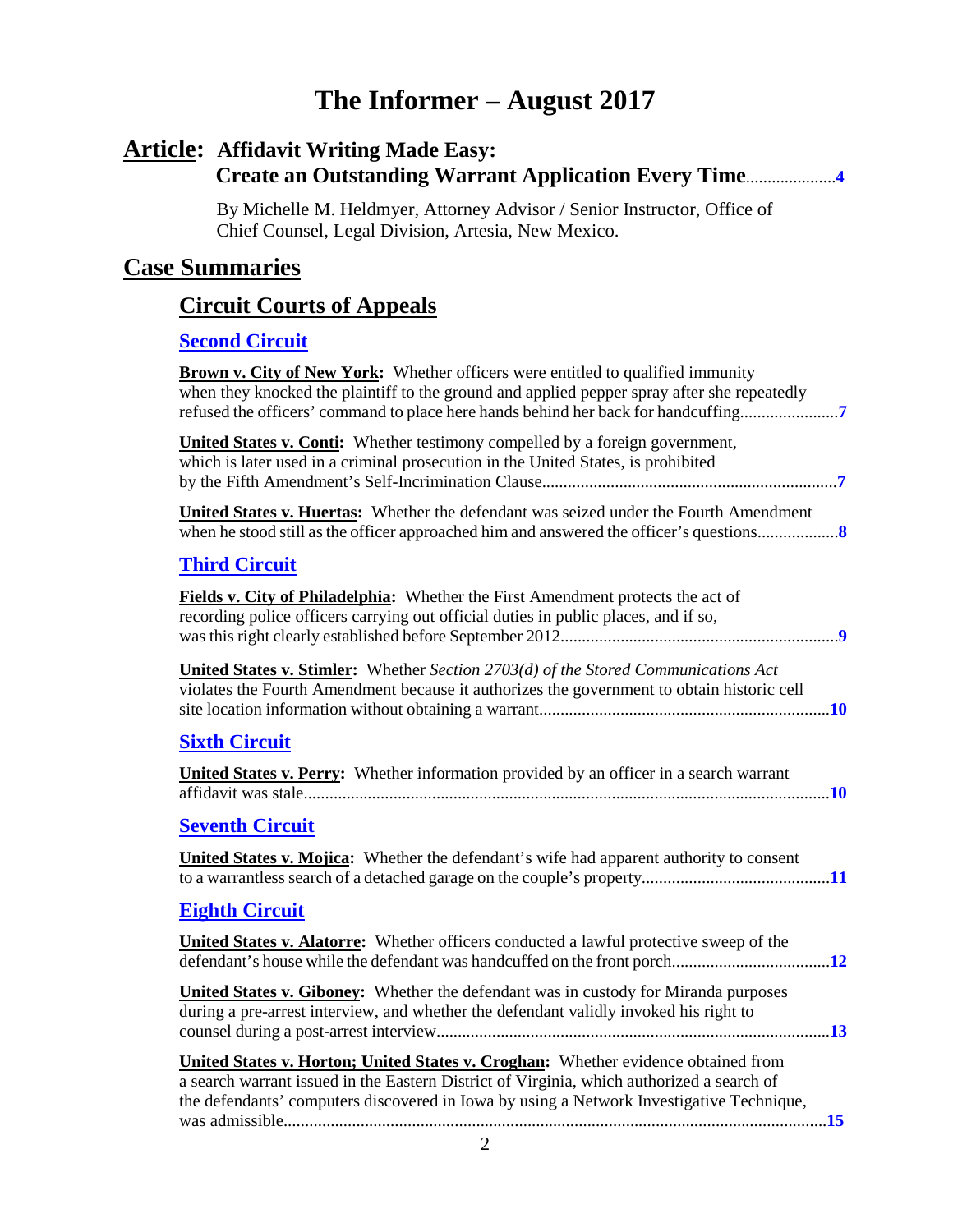| <b>Vester v. Hallock:</b> Whether an officer's use of the arm-bar technique to take a                                                                                                                                                                                 |
|-----------------------------------------------------------------------------------------------------------------------------------------------------------------------------------------------------------------------------------------------------------------------|
| <b>United States v. Lewis:</b> Whether an employee of a tattoo shop had a reasonable<br>expectation of privacy in the work area of the shop, and whether the officer's warrantless                                                                                    |
| <b>Ninth Circuit</b>                                                                                                                                                                                                                                                  |
| <b>United States v. Zapien:</b> Whether the defendant's statements after he invoked his right<br>to counsel under <u>Miranda</u> were admissible under the booking question exception                                                                                 |
| <b>Tenth Circuit</b>                                                                                                                                                                                                                                                  |
| United States v. Workman: Whether evidence obtained from a search warrant issued<br>in the Eastern District of Virginia, which authorized a search of the defendant's computer<br>discovered in Colorado by using a Network Investigative Technique, was admissible19 |
| United States v. Williston: Whether the government is required to provide Miranda<br>warnings to a person incarcerated on unrelated charges when that person is subpoenaed                                                                                            |
| <b>United States v. McNeal:</b> Whether the defendant's incriminating statements were                                                                                                                                                                                 |
| United States v. Yepa: Whether the defendant's incriminating statements, made after<br>he invoked his right to counsel, were spontaneous or the result of police interrogation                                                                                        |
| United States v. Pickel: Whether the warrantless search of the defendant's truck                                                                                                                                                                                      |
| United States v. Windom: Whether ordering a suspect out of a car at gunpoint                                                                                                                                                                                          |
| <b>District of Columbia Circuit</b>                                                                                                                                                                                                                                   |
| United States v. Eshetu: Whether the warrantless search of the defendant's<br>.24                                                                                                                                                                                     |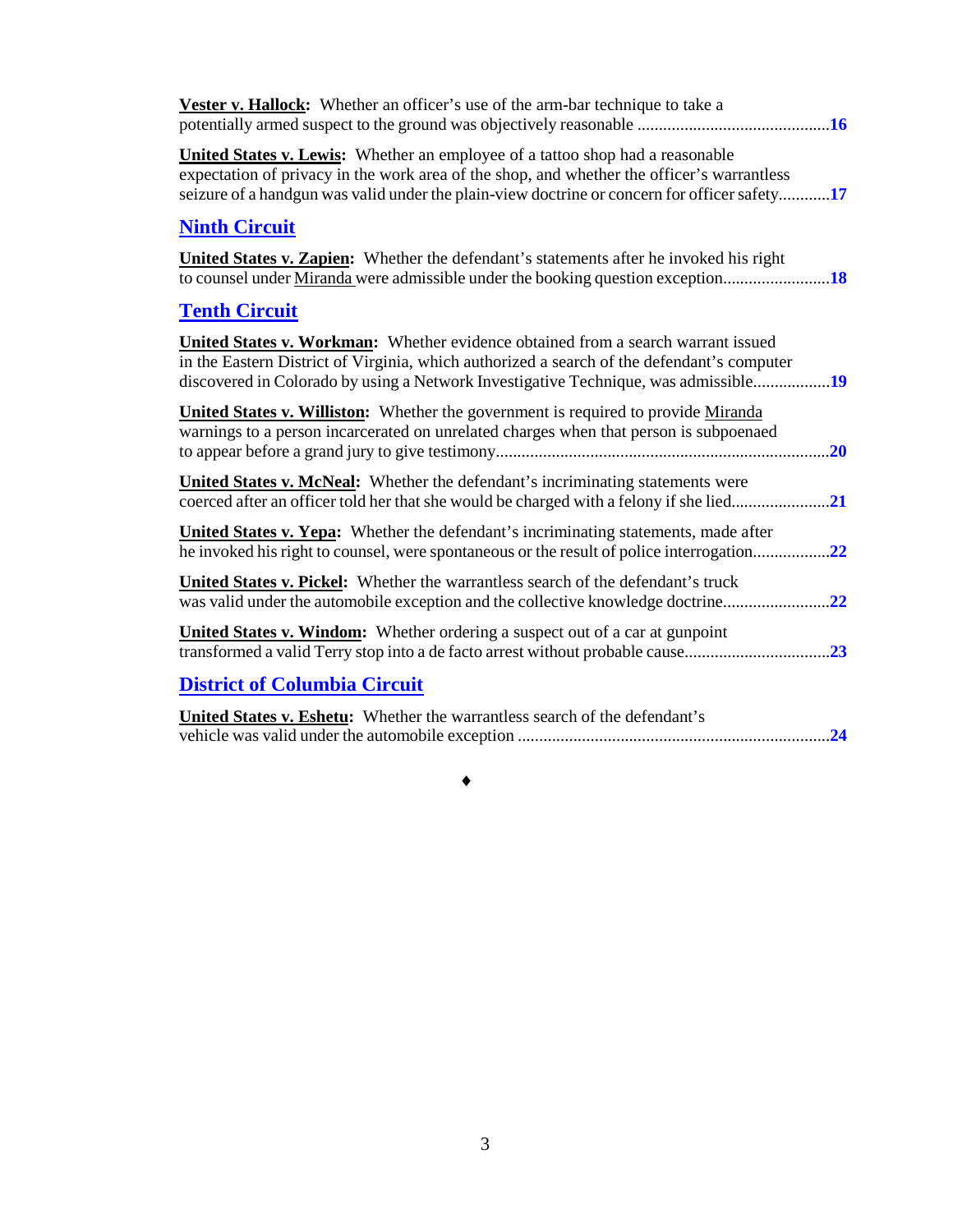#### **Affidavit Writing Made Easy: Create an Outstanding Warrant Application Every Time**

By Michelle M. Heldmyer Attorney-Adv[i](#page-5-0)sor (Instructor), FLETC ALG<sup>i</sup>

<span id="page-3-0"></span>Even for the most experienced law enforcement officers, writing an affidavit can be a daunting task. Ensuring your affidavit is legally sufficient, organized, easy to read, and even interesting, is challenging in the best of circumstances. The undertaking is often compounded by time constraints and the demands of prosecutors and judges. But with simple guidelines and a few easily accessible tools, every prospective affiant can create an impressive warrant application.

#### The Basics

Every search and arrest warrant application is governed by rules. The primary rule is found in the Fourth Amendment to the U.S. Constitution: each warrant requires probable cause, supported by oath or affirmation, and particularity. More specific rules governing warrants are located within each jurisdictions' rules of criminal procedure. Affiants need to be familiar with those rules, as they govern every stage of the process, from content to issuance to service of warrants.

To satisfy Constitutional and procedural requirements, warrant applications are accompanied by affidavits, designed to satisfy the court that the evidence in the case is sufficient to establish probable cause. The affiant swears or affirms the provided information is true and correct. Affidavits can, and usually do, contain hearsay information, because generally the rules of evidence do not apply. They can, and usually do, contain supportive information from multiple sources, including other officers and agents, documents, forensic examinations, expert analysis, witnesses, victims, and the affiant's training and experience. Affidavits do *not* need to contain all information known by the affiant – they need only reach the level of probable cause to support the request. Probable cause only requires a fair probability, given all the facts and circumstances provided in the affidavit, along with the training and experience of those contributing to the affidavit, that evidence will be found (for a search warrant) or the subject committed a crime (for an arrest warrant). $<sup>1</sup>$  $<sup>1</sup>$  $<sup>1</sup>$ </sup>

Every request for a warrant is made in furtherance of a criminal case, which means criminal statutes are involved. Because an affidavit must contain proof of the violation of at least one particular statute, knowledge of that statute is imperative. Do not assume knowledge of what the statute says. Read it.

After reading the statute, the affiant will need to know its elements. The best source of this information is the criminal jury instructions book in your jurisdiction. Most are available online. They are written plainly, for an audience with no legal experience, and are easy to understand. More importantly, the elements specified in the jury instructions tells the affiant what evidence is relevant and necessary to support a finding of probable cause.

#### Building the Affidavit

Having identified your offense elements and verified you have enough evidence in support of each and every element to obtain a warrant, outline the affidavit. Arrest warrant affidavits are

<span id="page-3-1"></span> <sup>1</sup> *Illinois v. Gates*, 462 US 213 (1983).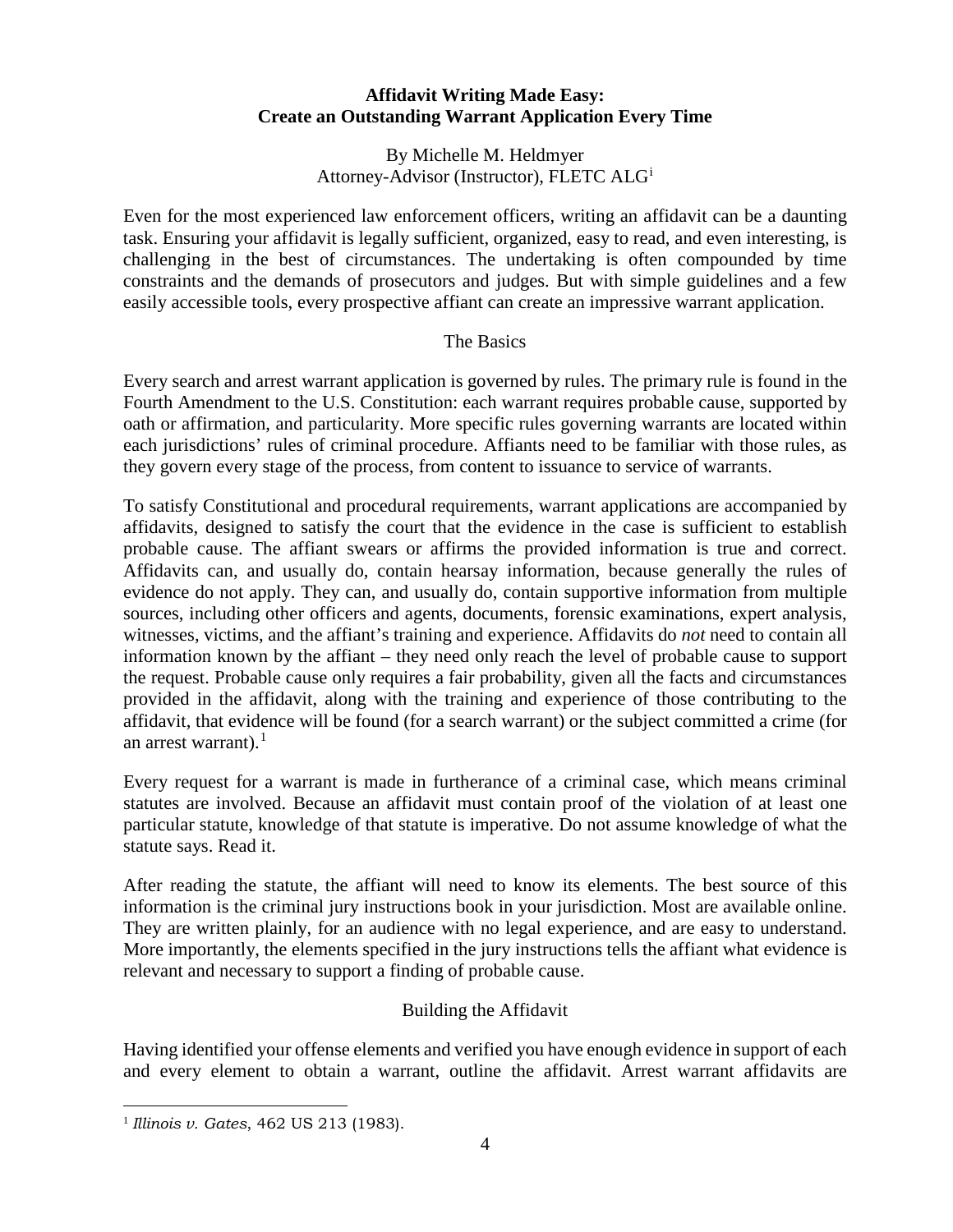commonly more concise and less detailed than search warrant affidavits because they are usually followed by an additional probable cause finding, like a preliminary hearing or grand jury presentment. But both types of affidavits require the affiant to establish probable cause, so the basic purpose and structure are the same.

Each paragraph should be numbered and the document formatted to your court's specifications, if any. A solid basic structure can look like this:

- 1. *Affiant's name, title, experience, jurisdictional authority.* Emphasize training, experience and knowledge relevant to the type of crime named in the warrant. Remember, training and experience add to probable cause.
- 2. *Statutory violations involved in investigation and other relevant legal citations* (i.e., definition statutes, regulations, authority).
- 3. *Statement of purpose of affidavit.* "This application is submitted in support of my request for the issuance of a search warrant for the residence located at 1234 Main Street, Anytown, State."
- 4. *Overview/summary of investigation.* The more complex the investigation, the more important this "executive summary" section becomes.
- 5. *Statement of probable cause.* "This affidavit establishes probable cause to believe evidence of controlled substance distribution, in violation of 21 USC  $841(a)(1) \& (b)$ , will be found at the residence located at 1234 Main Street, Anytown, State" or "there is probable cause to believe James Blow committed the offense of controlled substance distribution, in violation of…"
- 6. *Statement of limited presentation of facts.* "This affidavit does not include all of the facts known to me, but only those facts relevant and sufficient to establish probable cause."
- 7. *Definition section*, *if necessary*. Include definitions if you need to use special terminology in the affidavit.
- 8. *Facts*, to include support for each and every element of the offense or item to be seized (addressed next).
- 9. *Conclusion*. Tie the facts together, and ask for what you want.

Much of the content of most affidavits is standard ("boilerplate") language and can be reused in multiple affidavits. For example, affiants can create one basic paragraph about themselves and their training, experience, and jurisdictional authority, then simply tailor it for each case. Also, certain types of affidavits should contain specialized information which can be taken from other similar affidavits. Computer searches, child pornography investigations, and complex fraud cases, for instance, contain established language which the affiant can obtain and insert into the affidavit. The prosecutor will have access to much of this standard language. The Department of Justice (DOJ) is another resource. The Computer Crimes and Intellectual Property (CCIPS) and Child Exploitation and Obscenity (CEOS) Sections of the DOJ, along with several other special DOJ sections, can provide advice and warrant language.

#### The Facts Section

Armed with knowledge of the applicable statutes and an outline of the affidavit, build the facts section. Most are written chronologically, but this style is not required if another is more effective. Background information offered prior to the pertinent facts can be helpful for context, but less is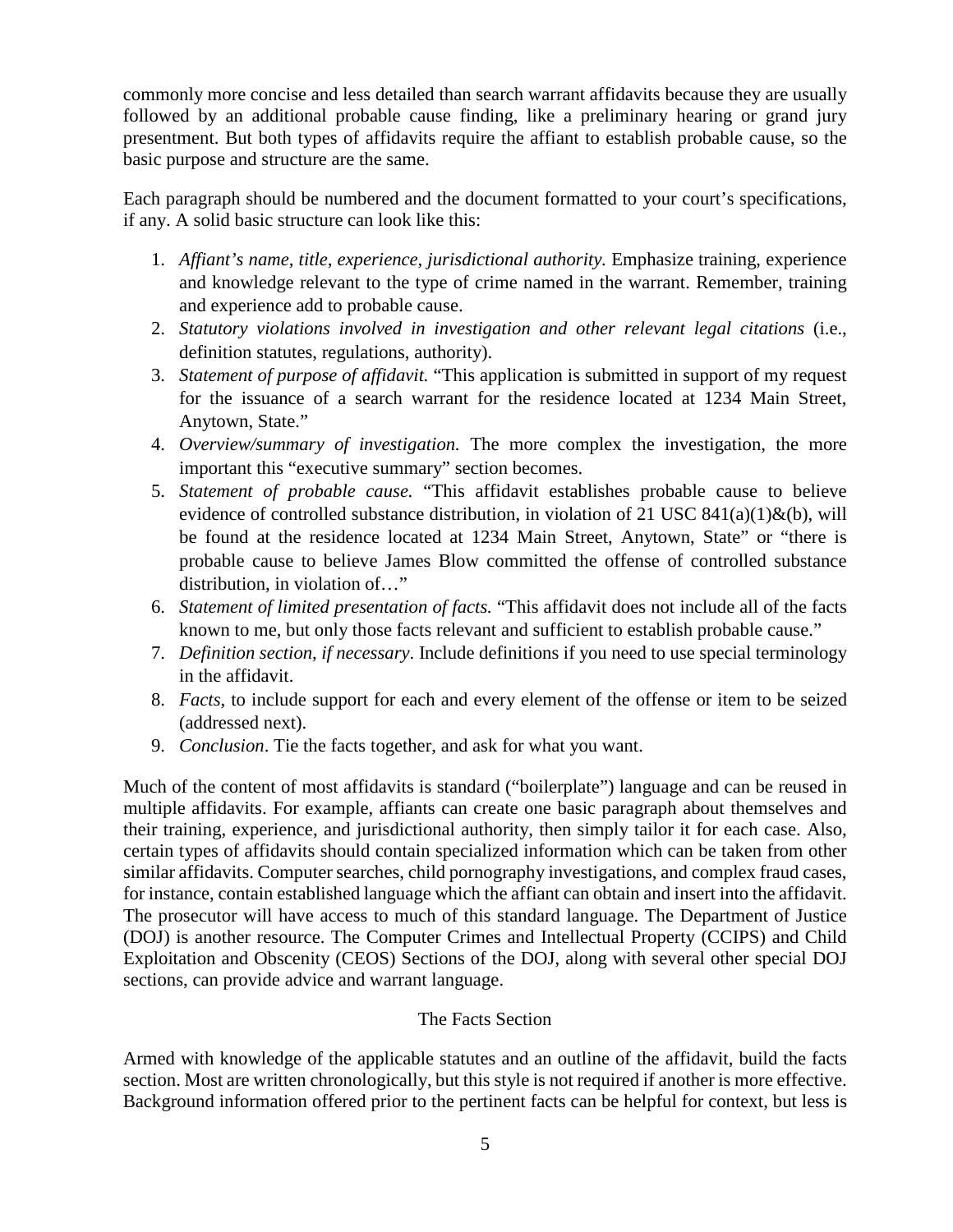better. Do not presume knowledge of any fact or technical subject, and even some legal issues should be spelled out clearly.

If you have exculpatory information or information discrediting any of your sources of facts, consult with the prosecutor about whether to include it in the affidavit.

Facts included in an affidavit must be attributed to their source. The court must determine the credibility of the information, and cannot do so without knowing from where it came. If using informants, names can be withheld, but information about their credibility and the basis of their knowledge is important. Also, if you are "cutting and pasting" from other reports, proofread carefully to smooth out transitions and to remove repetitive or sensitive information.

Active voice is usually preferred over passive voice. Say, "Officer Jones interviewed witness Cheryl Adams" rather than, "Cheryl Adams was interviewed by Officer Jones."

The use of the term "Your Affiant" to refer to the writer is common but archaic. Consider the simpler version; just call yourself "I" instead.

Certain types of information should be avoided in the facts section:

- 1. *Discredited information.* If information or its source has been found to be unreliable, do not include it.
- 2. *Argument*. Affiants should appear objective throughout the fact section.
- 3. *Conclusory statements.* Avoid references such as, "we investigated, and determined this…" or "a confrontation occurred and a struggle ensued." Include factual descriptions and attribution instead: "According to witness Smith, Jones ran toward Harris and demanded money. Immediately thereafter, Harris grabbed Jones' arm and pulled Jones to the ground."
- 4. *Repetitive statements.* Say it once and move on.
- 5. *Police jargon.* For example, avoid use of military time or terms like "BOLO."
- 6. *Technical terminology.* If you must use it, define it accurately.
- 7. *PII.* Personally identifiable information *("PII")* could potentially become part of the public record, so avoid it if possible. Courts are becoming accustomed to references such as "year of birth 1985" or "date of birth x/x/1985." If PII must be used, be prepared to redact it prior to any disclosure of the affidavit. Courts usually have redaction procedures in place.

#### Conclusion

Writing an affidavit need not be difficult. Once you have read the statutes and rules, and become familiar with all the facts of the case, the pieces will fall into place. Get organized, find time to write uninterrupted and get to work. Remember your best resource is always your prosecutor.

<span id="page-5-0"></span><sup>&</sup>lt;sup>i</sup> Ms. Heldmyer has been a Legal Instructor at FLETC Artesia for two years. Before joining FLETC, she served twenty-six years as an Assistant United States Attorney in Colorado and Florida.  $\overline{a}$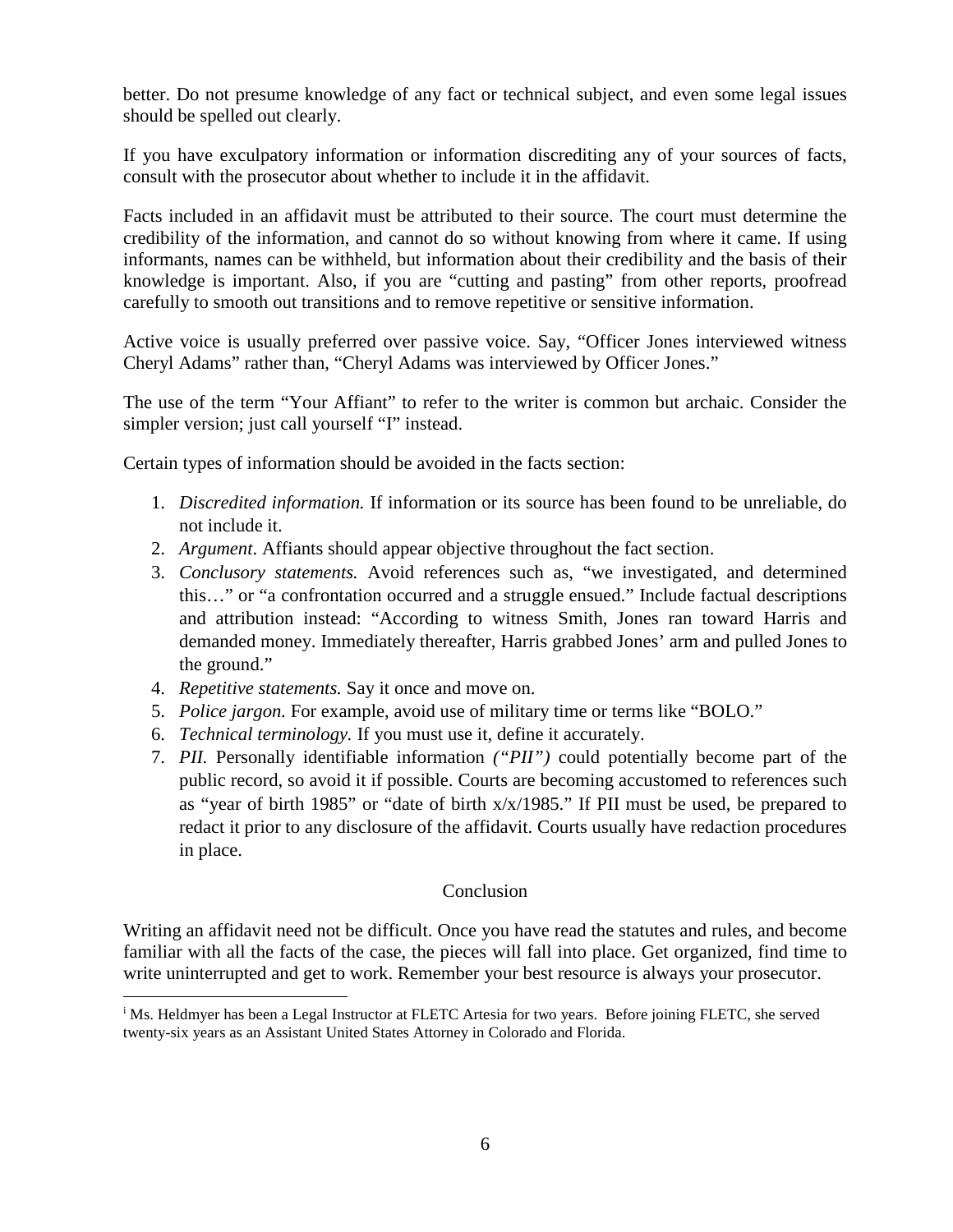# CASE SUMMARIES

# Circuit Courts of Appeal

## <span id="page-6-1"></span><span id="page-6-0"></span>**Second Circuit**

#### <span id="page-6-2"></span>**Brown v. City of New York, 2017 U.S. App. LEXIS 11937 (2d Cir. N.Y. July 5, 2017)**

Two police officers attempted to arrest Imani Brown for disorderly conduct. After Brown refused to place her hands behind her back to be handcuffed, one of the officers kicked Brown's legs out from under her, causing her to fall to the ground. While Brown was on the ground, one of the officers used his hand to push Brown's face onto the pavement as she continued to struggle with the officers. After the officer twice administered a burst of pepper spray directly into Brown's face, the officers were able to handcuff Brown. The officer warned Brown before each application of the pepper spray.

Brown sued the officers, claiming that they used excessive force in violation of the Fourth Amendment.

The court disagreed, holding that the officers were entitled to qualified immunity. Qualified immunity protects government officials from civil liability unless the official violated a statutory or constitutional right that was clearly established. To be clearly established, a right must be sufficiently clear that any reasonable official would have known that what he is doing violates that right. In addition, the Supreme Court has held that lower courts are "not to define clearly established law at a high level of generality." Instead, the courts must consider the particular circumstances in which the force was applied. In this case, the officers' use of force against Brown occurred after Brown repeatedly refused to follow the officers' instructions to place her hands behind her back for handcuffing. Following the guidance provided by the Supreme Court, the court held that no precedential decision of the Supreme Court or the Second Circuit Court of Appeals clearly established that the officers' use of force, viewed in the circumstances in which they were taken, violated the Fourth Amendment.

For the court's opinion: [http://cases.justia.com/federal/appellate-courts/ca2/16-1258/16-1258-](http://cases.justia.com/federal/appellate-courts/ca2/16-1258/16-1258-2017-07-05.pdf?ts=1499265006) [2017-07-05.pdf?ts=1499265006](http://cases.justia.com/federal/appellate-courts/ca2/16-1258/16-1258-2017-07-05.pdf?ts=1499265006)

\*\*\*\*\*

#### <span id="page-6-3"></span>**United States v. Conti, 2017 U.S. App. LEXIS 12942 (2d Cir. July 19, 2017)**

Law enforcement officers in the United Kingdom (U.K.) interviewed Anthony Conti and Anthony Allen, each of whom was a U.K. citizen and resident. During these interviews, Conti and Allen were compelled to give testimony. Although Conti and Allen were provided limited immunity from criminal prosecution, under U.K. law, their refusal to testify could have resulted in imprisonment.

The United States government subsequently charged Conti and Allen with wire fraud and bank fraud. At trial, the government used Conti and Allen's previous compelled testimony against them. The issue before the court was whether testimony compelled by a foreign government,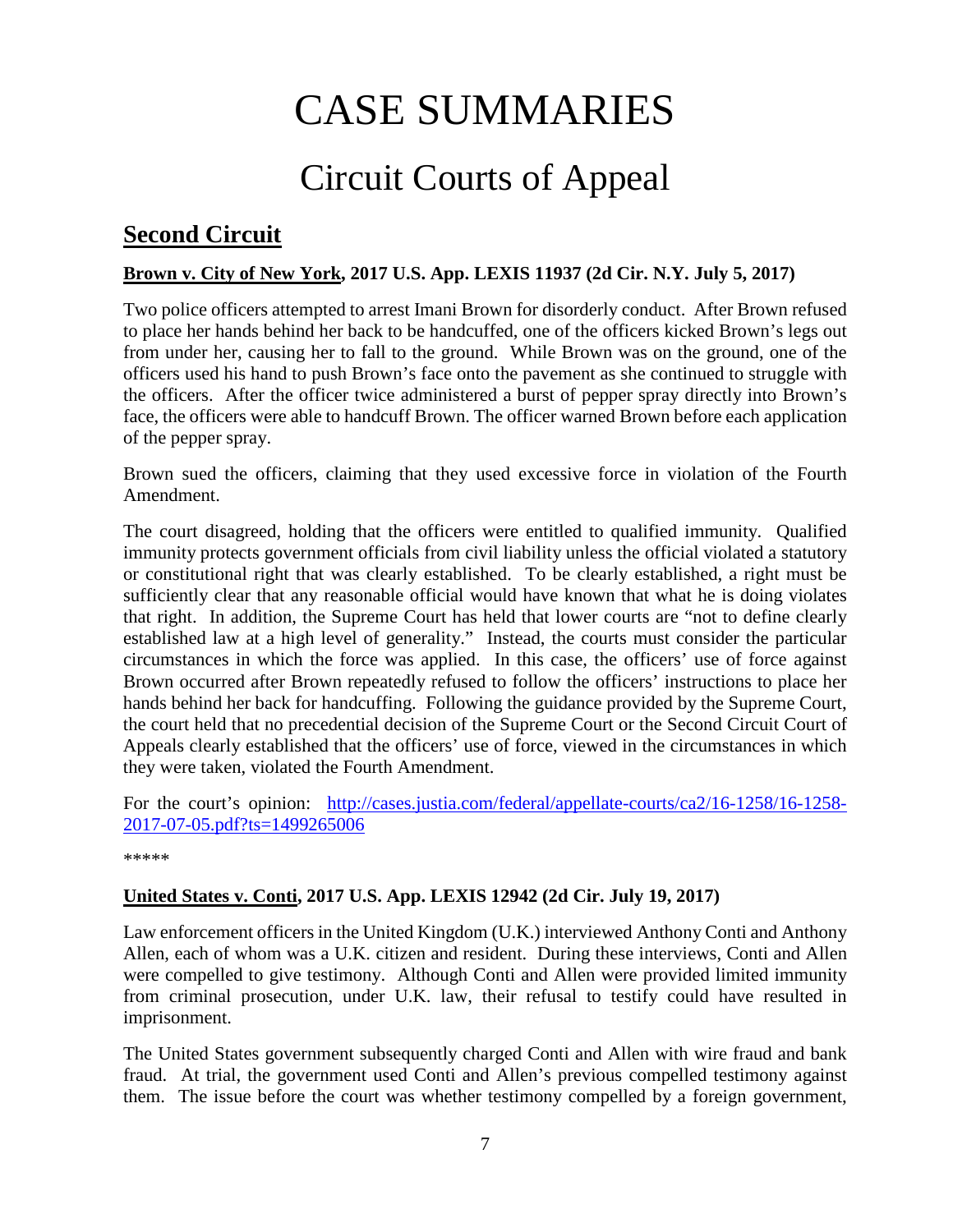which is later used in a criminal prosecution in the United States, is prohibited by the Fifth Amendment.

The right to be free from self-incrimination, guaranteed by the Fifth Amendment, is a personal trial right of the accused in any American criminal prosecution. A violation of that right occurs when a compelled statement is offered at trial against the defendant, even when the statement was compelled by a foreign government in accordance with its own law. In this case, the court found that there was no question that the defendants' statements were compelled by law enforcement officers in the U.K. As a result, the court concluded that the Fifth Amendment prohibited the government from using the defendants' compelled statements against them at trial in the United States.

For the court's opinion: [http://cases.justia.com/federal/appellate-courts/ca2/16-898/16-898-](http://cases.justia.com/federal/appellate-courts/ca2/16-898/16-898-2017-07-19.pdf?ts=1500471007) [2017-07-19.pdf?ts=1500471007](http://cases.justia.com/federal/appellate-courts/ca2/16-898/16-898-2017-07-19.pdf?ts=1500471007)

\*\*\*\*\*

#### <span id="page-7-0"></span>**United States v. Huertas, 2017 U.S. App. LEXIS 13260 (2d Cir. Conn. July 24, 2017)**

A woman told a patrol officer that a man named "Branden" was down the street with a gun. The officer drove in the direction indicated by the woman looking for an armed man. A few minutes later, the officer saw Huertas standing on a street corner holding a black bag. As the officer approached, he turned on his cruiser's spotlight an illuminated Huertas. Through the cruiser's window, the officer asked Huertas a few questions. Huertas answered the officer's questions. After approximately thirty to sixty seconds, the officer exited his cruiser and Huertas ran away. A search of Huertas' route turned up a bag similar to the one Huertas had been holding, which contained a firearm. Other officers later found and arrested Huertas.

The government charged Huertas with being a felon in possession of a firearm.

Huertas filed a motion to suppress the firearm. Huertas argued that he was unlawfully seized for Fourth Amendment purposes when he "submitted" to police authority by standing still as the officer approached in his cruiser and answering the officer's questions.

The court disagreed. A Fourth Amendment seizure requires either physical force or submission to the assertion of police authority. Because it was undisputed that the officer did not use physical force, Huertas could only be seized if he submitted to the officer's assertion of authority.

The court noted that if Huertas had run when he was illuminated by the officer's spotlight, he could have expected the officer to chase him. However, by staying and answering the officer's questions, Huertas had a chance to dispel the officer's suspicions and hope the officer would drive away after being satisfied with Huertas' answers to his questions. Under these circumstances, the court concluded that Huertas' behavior was "evasive," in that Huertas only answered the officer's questions because he was trying to maximize his chance of avoiding arrest. The court held that Huertas never submitted to the officer's assertion of authority; therefore, the officer never seized Huertas for Fourth Amendment purposes.

For the court's opinion: [http://cases.justia.com/federal/appellate-courts/ca2/15-4014/15-4014-](http://cases.justia.com/federal/appellate-courts/ca2/15-4014/15-4014-2017-07-24.pdf?ts=1500906605) [2017-07-24.pdf?ts=1500906605](http://cases.justia.com/federal/appellate-courts/ca2/15-4014/15-4014-2017-07-24.pdf?ts=1500906605)

\*\*\*\*\*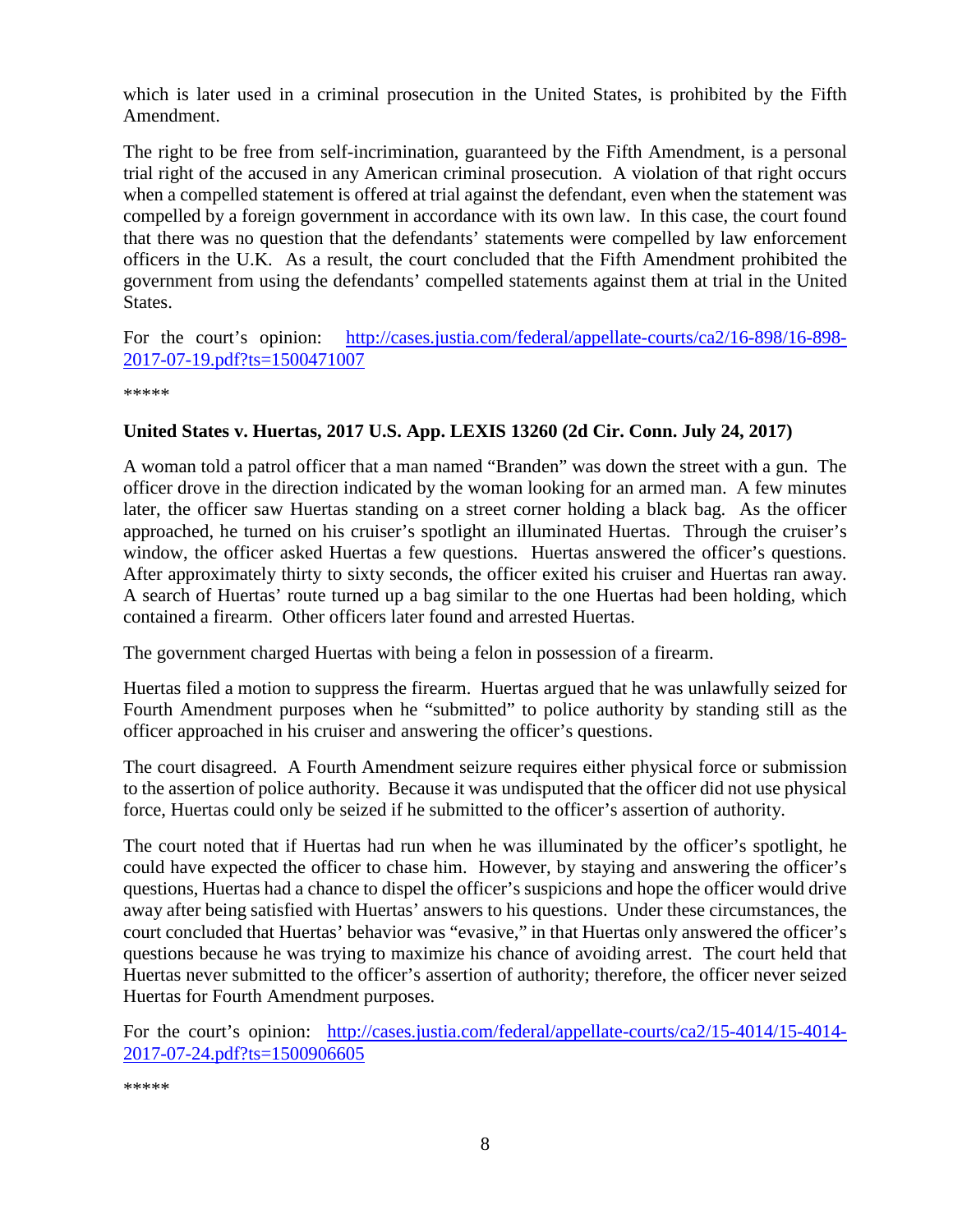# <span id="page-8-0"></span>**Third Circuit**

#### <span id="page-8-1"></span>**Fields v. City of Philadelphia, 2017 U.S. App. LEXIS 12159 (3d Cir. Pa. July 7, 2017)**

In September 2012, Amanda Geraci, a member of a police watchdog group, attended an antifracking protest at the Philadelphia Convention Center. Approximately thirty minutes into the protest, police officers arrested a protestor. Geraci moved to a better vantage point to record the arrest with her camera and did so without interfering with the officers. An officer then pushed Geraci and pinned her against a pillar for one to three minutes, which prevented Geraci from observing or recording the arrest. The officer did not arrest or cite Geraci.

In September 2013, Richard Fields was on a public sidewalk where he observed police officers breaking up a party at a house across the street.

The nearest officer was fifteen feet away from him. Fields took a photograph of the scene with his cell phone. An officer saw Fields taking the photograph and ordered him to leave. After Fields refused, the officer detained Fields and seized his phone. The officer searched Fields' phone and opened several videos and other photographs. The officer eventually released Fields after he issued him a citation for "Obstructing Highway or Other Public Passages."

Geraci and Fields brought *42 U.S.C. § 1983* claims against the City of Philadelphia and several police officers. The plaintiffs alleged that the officers illegally retaliated against them for exercising their First Amendment right to record public police activity.<sup>[1](#page-8-3)</sup>

The court consolidated the cases, holding that the First Amendment's right to access to information gives the public the right to photograph, film, or audio record police officers conducting official police activity in public places.<sup>[2](#page-8-4)</sup> While the right to record police is not absolute, the officers offered no reasons to justify their actions in either case. In the first instance, Geraci moved to a vantage point where she could record a protestor's arrest, but did so without getting in the officers' way, whereas Fields took a photograph across the street from where the police were breaking up a party.

Although the court held that the public has the right to record officers conducting official police activity in public areas, the court held the officers were nonetheless entitled to qualified immunity. The court concluded that at the time of the incidents in 2012 and 2013 the right to record public activity was not clearly established in the Third Circuit.

For the court's opinion: [http://cases.justia.com/federal/appellate-courts/ca3/16-1650/16-1650-](http://cases.justia.com/federal/appellate-courts/ca3/16-1650/16-1650-2017-07-07.pdf?ts=1499446805) [2017-07-07.pdf?ts=1499446805](http://cases.justia.com/federal/appellate-courts/ca3/16-1650/16-1650-2017-07-07.pdf?ts=1499446805)

<span id="page-8-2"></span>\*\*\*\*\*

<span id="page-8-3"></span><sup>&</sup>lt;sup>1</sup> The plaintiffs pointed out that in 2011 the Philadelphia Police Department published a memorandum advising officers not to interfere with a private citizen's recording of police activities because it was protected by the First Amendment. In 2012, the Department published an official directive reiterating that this right existed. In 2014, the Department instituted a formal training program to ensure that officers ceased retaliating against bystanders who record their activities.

<span id="page-8-4"></span><sup>&</sup>lt;sup>2</sup> Every Circuit Court of Appeals to address this issue (First, Fifth, Ninth, and Eleventh) has held that there is a First Amendment right to record police activity in public.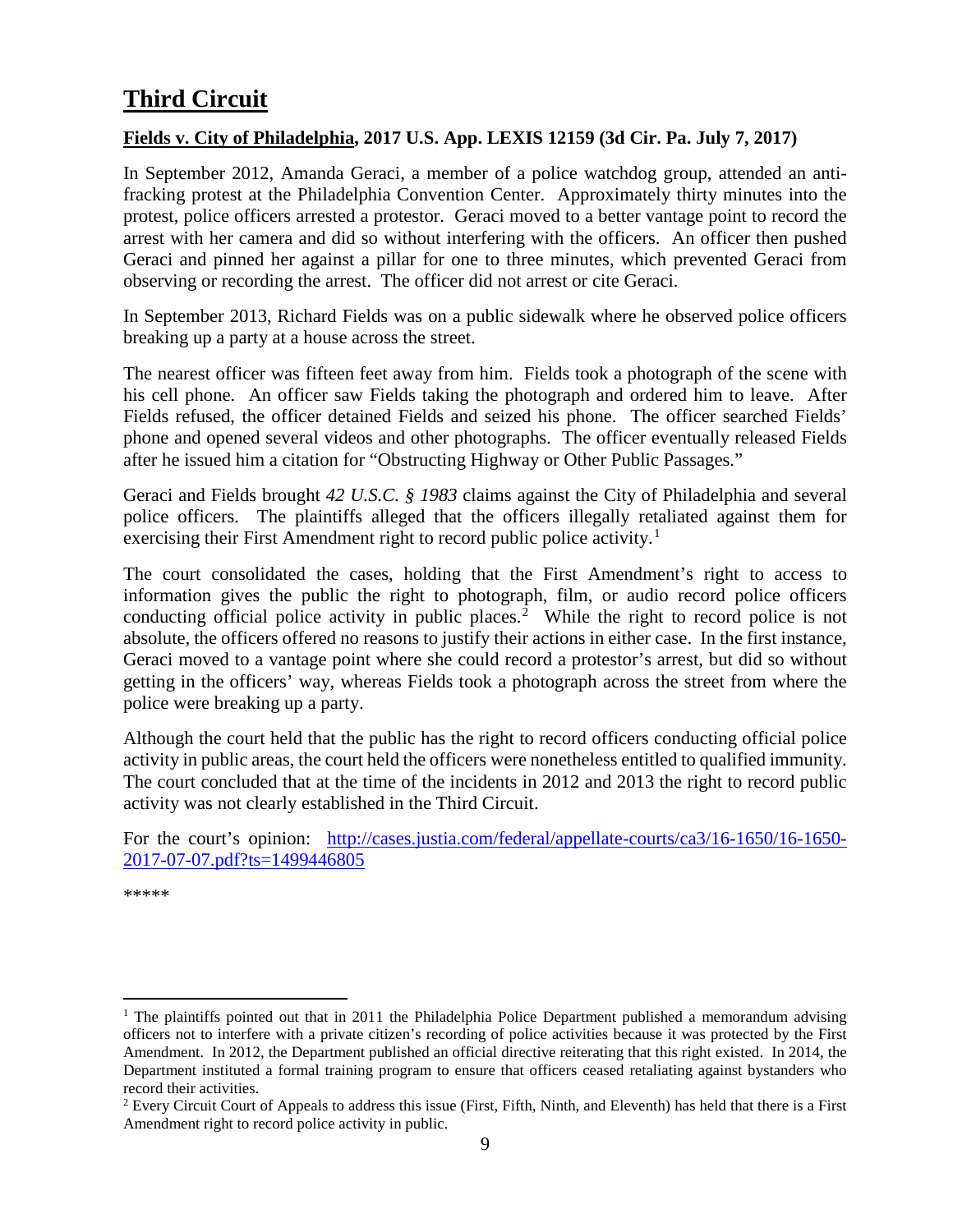#### **United States v. Stimler, 2017 U.S. App. LEXIS 12158 (3d Cir. N.J. July 7, 2017)**

The government charged three Orthodox Jewish rabbis, Stimler, Goldstein and Epstein, with various kidnapping-related offenses. The charges stemmed from their involvement in a scheme in which they, along with others, sought to assist Orthodox Jewish women to obtain divorces from uncooperative husbands.

Prior to trial, the government obtained a court order pursuant to *Section 2703(d) of the Stored Communications Act (SCA)*, compelling AT&T to provide historic cell site location information (CSLI) generated by Goldstein's phone. While not as accurate as traditional GPS systems, historic CSLI records can generate an approximate profile of a person's movements based on the phone calls that person makes over a period of time. The *2703(d)* order obtained by the government covered fifty-seven days of Goldstein's location history.

Goldstein filed a motion to suppress the CSLI provided by AT&T. Goldstein argued that cell phone users have a reasonable expectation of privacy in their historical CSLI; therefore, *§ 2703 (d)* violates the Fourth Amendment because it authorizes the government to obtain this information without first obtaining a warrant.

The court disagreed. The government can obtain an order pursuant to § *2703 (d)* of the *SCA* upon a showing that there are "reasonable grounds to believe" that records, such as historical CSLI, "are relevant and material to an ongoing criminal investigation." The court noted that this "reasonable grounds" requirement is a lesser burden than the "probable cause" requirement of the Fourth Amendment. However, the court concluded that *§ 2703 (d)* did not violate the Fourth Amendment because individuals do not have a reasonable expectation of privacy in their historic CSLI.

The court further held that the government established reasonable grounds to believe that Goldstein's CSLI were relevant and material to an ongoing criminal investigation. First, the government provided information about the kidnapping ring, the charged kidnappings, and the alleged involvement of each defendant. Second, the government stated that a co-conspirator had implicated the defendants in statements that he provided to investigators. Finally, the government explained that its request was limited to CSLI records during the periods when kidnappings occurred in an attempt to identify the location of the alleged participants.

For the court's opinion: [http://cases.justia.com/federal/appellate-courts/ca3/15-4053/15-4053-](http://cases.justia.com/federal/appellate-courts/ca3/15-4053/15-4053-2017-07-17-0.pdf?ts=1500332405) [2017-07-17-0.pdf?ts=1500332405](http://cases.justia.com/federal/appellate-courts/ca3/15-4053/15-4053-2017-07-17-0.pdf?ts=1500332405)

\*\*\*\*\*

## <span id="page-9-0"></span>**Sixth Circuit**

#### <span id="page-9-1"></span>**United States v. Perry, 2017 U.S. App. LEXIS 12976 (6th Cir. Tenn. July 19, 2017)**

In October 2014, an officer received several complaints that Perry was selling drugs from his apartment. From October 15 to December 3, 2014, the officer intermittently conducted surveillance of Perry's apartment. During this surveillance, the officer observed heavy car and foot traffic into Perry's apartment, with visitors typically leaving within one to two minutes. On one occasion, the officer saw Perry exchange money and packages, which appeared to contain marijuana. On another occasion, the officer saw a man exit Perry's apartment, remove from his pants pocket a clear plastic bag, remove a package of marijuana from the plastic bag, give the marijuana to a person in a car, and then go back into Perry's apartment. Based on these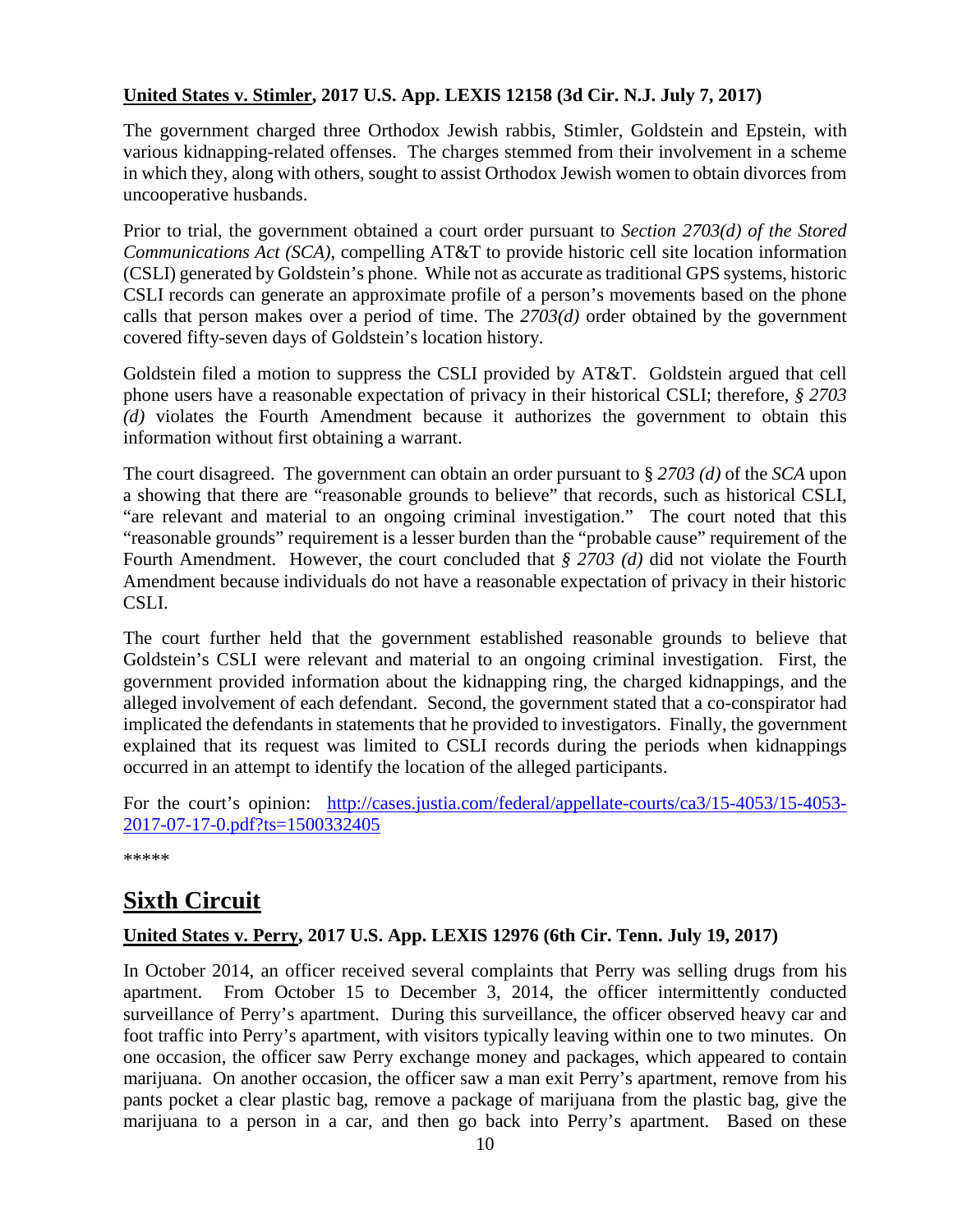observations, among others, the officer obtained a warrant to search Perry's apartment for evidence related to drug distribution on December 5, 2014. The officer executed the warrant on Perry's apartment four days later. The government subsequently charged Perry with several drugrelated offenses.

Perry filed a motion to suppress the evidence seized from his apartment. Perry argued that the officer's observations over the seven-week period before the judge issued the warrant constituted stale evidence because the officer did not provide the individual dates when he conducted surveillance. In addition, Perry argued that the officer's observations did not establish continuous criminal activity in his apartment; therefore, the search warrant was not supported by probable cause.

The court disagreed. Even though the officer did not specify in his affidavit the dates on which he observed particular transactions, and while "stale" information cannot be used to establish probable cause, the court concluded that the officer's observations were not stale. First, the officer stated that his observations occurred between October 15 and December 3, a period of two to fifty one days before the judge issued the search warrant. The court held that evidence of drug sales two to fifty one days before the issuance of the search warrant provided probable cause to believe that Perry's apartment contained evidence related to drug distribution. Second, the officer's observations of heavy car and foot traffic along with the various transactions he witnessed, suggested that Perry's apartment was home to an ongoing drug business. While the court held that the officer's observations were sufficient to establish probable cause, the court noted that it would have been preferable for the officer to indicate the specific dates of his observations in his affidavit.

For the court's opinion: [http://cases.justia.com/federal/appellate-courts/ca6/16-6285/16-6285-](http://cases.justia.com/federal/appellate-courts/ca6/16-6285/16-6285-2017-07-19.pdf?ts=1500485535) [2017-07-19.pdf?ts=1500485535](http://cases.justia.com/federal/appellate-courts/ca6/16-6285/16-6285-2017-07-19.pdf?ts=1500485535)

\*\*\*\*\*

# <span id="page-10-0"></span>**Seventh Circuit**

#### <span id="page-10-1"></span>**United States v. Mojica, 2017 U.S. App. LEXIS 12662 (7th Cir. July 14, 2017)**

Federal agents went to Mojica's house and arrested him for several drug-related offenses. After arresting Mojica agents placed him in police car, which was parked in front of the house. In the meantime, other agents executed a search warrant for Mojica's house. During the search, the agents interviewed Mojica's wife, Sonia, and learned that Mojica possessed the only keys to the detached garage located near the rear of the property. After agents obtained the keys to the garage from Mojica, Sonia gave the agents consent to search the detached garage. Inside the garage, the agents found evidence related to drug distribution.

Mojica filed a motion to suppress, arguing that Sonia lacked the authority to consent to the search of the garage.

Consent may be obtained from a person whose property is searched, a third party who shares common authority over the property, or a co-occupant who possesses apparent authority. Apparent authority exists if the facts known to an officer at the time of the search would allow a reasonable person to believe that the consenting party had authority over the property to be searched.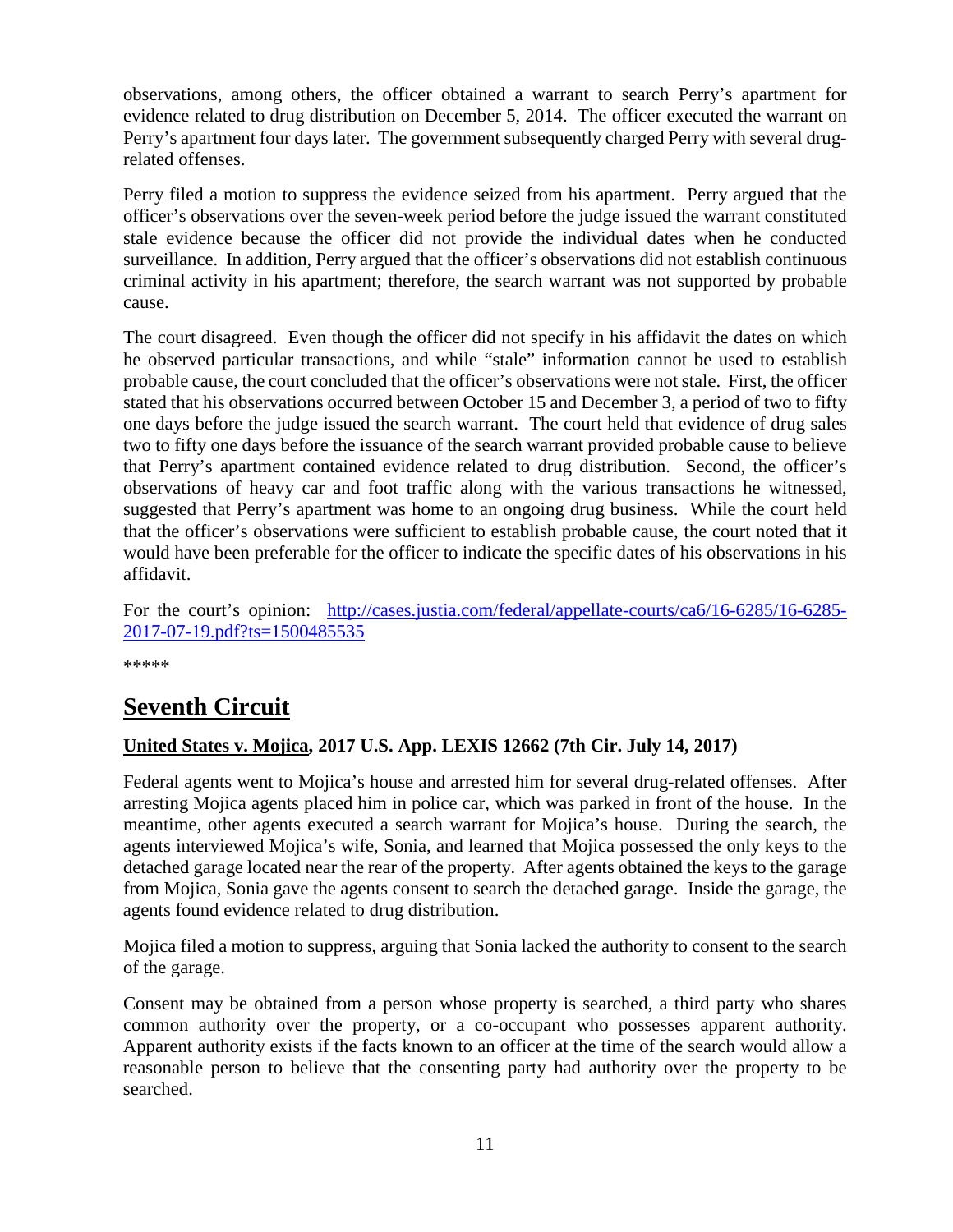Mojica argued that Sonia lacked apparent authority because the facts known to the agents at the time of the search would not have led a reasonable person to believe that Sonia had authority over the detached garage. Specifically, Mojica claimed that the agents' belief that Sonia had authority over the garage was unreasonable because she told agents that she did not have a key and that she had not been in the garage for a month and a half.

The court disagreed. Sonia told the agents that she had been married to Mojica for twenty-one years and that they have been living at their current residence for ten years. Even though the agents knew that Sonia rarely entered the garage, they could reasonably believe that she, as a spouse, had access to the garage but chose not to enter regularly. In addition, while Sonia did not possess a key to the garage, neither she nor Mojica told the agents that she was denied access to it. Instead, after the agents obtained the keys from Mojica, Sonia signed the consent form to allow the agents to search the garage. Without information to the contrary, the court concluded that the agents reasonably relied on Sonia's apparent authority to consent to a search of the garage.

For the court's opinion: [http://cases.justia.com/federal/appellate-courts/ca7/16-2985/16-2985-](http://cases.justia.com/federal/appellate-courts/ca7/16-2985/16-2985-2017-07-14.pdf?ts=1500067843) [2017-07-14.pdf?ts=1500067843](http://cases.justia.com/federal/appellate-courts/ca7/16-2985/16-2985-2017-07-14.pdf?ts=1500067843)

\*\*\*\*\*

# <span id="page-11-0"></span>**Eighth Circuit**

#### <span id="page-11-1"></span>**United States v. Alatorre, 2017 U.S. App. LEXIS 12409 (8th Cir. Neb. July 12, 2017)**

Police officers obtained an arrest warrant for Alatorre for assaulting a person with a baton and planned to go to his house to arrest him. At a pre-arrest briefing, officers were informed that Alatorre's past criminal history included carrying and concealing firearms.

When the officers arrived at Alatorre's house, they knocked on the front door. Although no one answered the door, the officers heard movement from inside the house as well as voices, which suggested that more than one person was present. The officers knocked again and announced, "Police with a warrant. Come to your door." When no one responded, the officers knocked and announced their presence two more times. Finally, Alatorre opened the front door and the officers placed him in handcuffs and removed him to the front porch. When asked if anyone else was inside, Alatorre said, 'My girlfriend." After an officer yelled for anyone inside the house to come to the door, Alatorre's girlfriend came out of the kitchen and to the front door. The officers pulled Alatorre's girlfriend onto the porch and asked her if anyone else was inside the house. She told the officers there was no one else in the house. Because the officers had experience with prior arrestees lying to them about the presence of others inside houses, they decided to conduct a protective sweep to locate anyone else inside who could harm them. The officers checked the living area and two adjacent rooms. The officers then entered the kitchen where they saw two guns in plain view on a shelf along with ammunition and drugs. Finding no one inside, the sweep ended after approximately two minutes, and the officers left the house.

Based on their observations of guns and drugs in plain view during the protective sweep, officers secured Alatorre's house and obtained a search warrant. Officers seized the items seen during the protective sweep as well as a handgun located under a couch.

The government charged Alatorre with being a felon in possession of a firearm.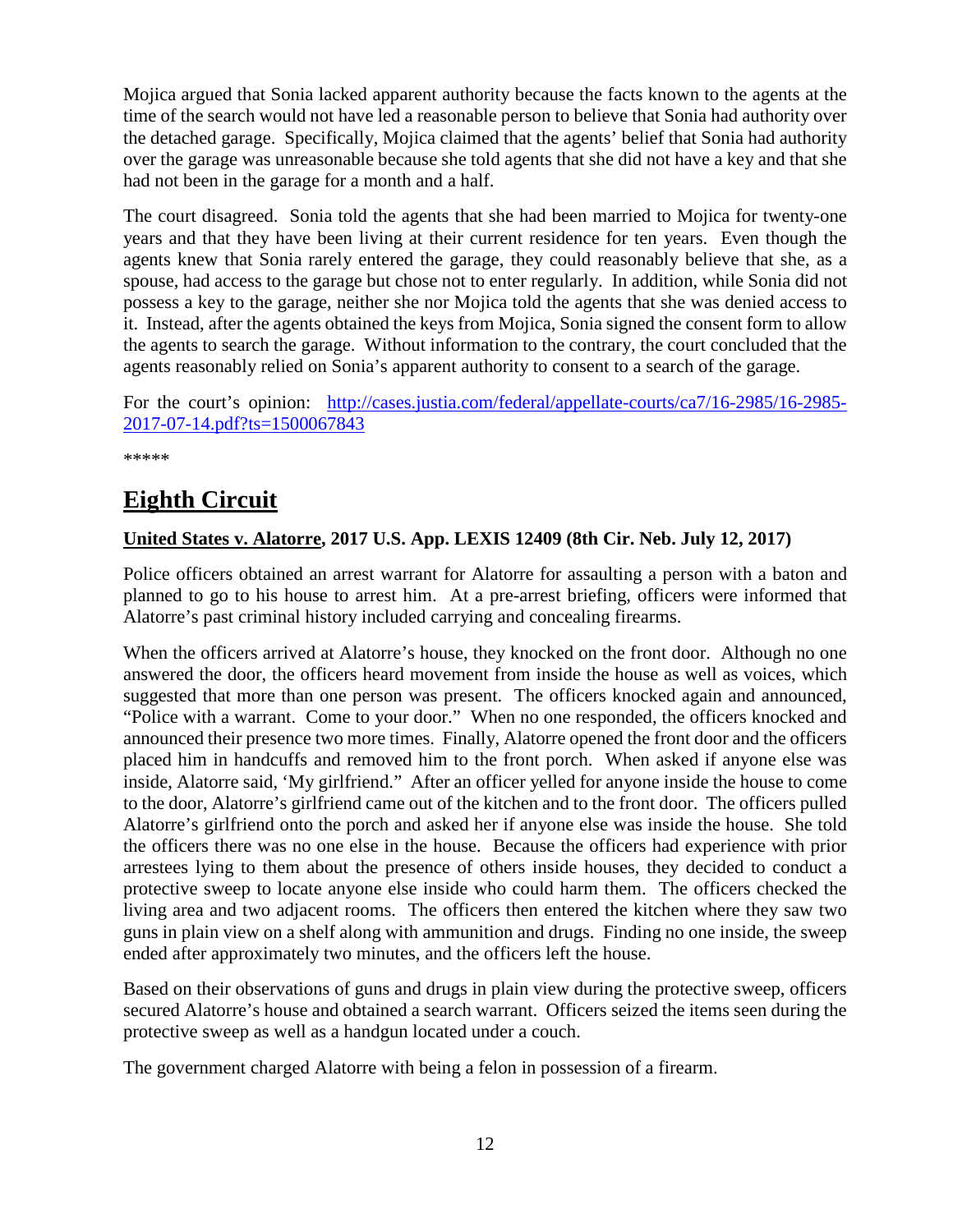Alatorre filed a motion to suppress the evidence seized from his house. Alatorre argued that the officers' protective sweep was not justified because he had already been arrested and secured on the front porch. As a result, Alatorre claimed that the arresting officers could not reasonably believe there was anyone inside the house that could harm them.

A protective sweep is a quick and limited search of premises, incident to an arrest and conducted to protect the safety of police officers and others. The sweep is limited to a visual inspection of those places in which a person might be hiding. The Fourth Amendment allows officers to conduct a protective sweep if they have a reasonable belief based on specific and articulable facts, along with rational inferences from those facts, that the area to be swept harbors an individual posing a danger to the officer or others.

In this case, the court noted that protection of officers conducting an arrest near a defendant's home is a priority recognized by the courts and several federal circuits have upheld protective sweeps after an arrest outside of a residence.<sup>[1](#page-12-1)</sup> In this case, the court held that the protective sweep of Alatorre's house was justified by several facts that supported the officers' reasonable belief that someone else could be inside posing a danger to them during or after the arrest.

First, Alatorre's girlfriend lingered in the kitchen out of the officers' sight until she was specifically called to the door, indicating that it was easy for someone to hide just out of the officers' view in a position from which an attack could be launched. Second, guns or other dangerous weapons were conceivably inside the house given Alatorre's criminal history and the alleged baton assault for which Alatorre was charged. Third, the audible movements and sounds from behind the front door after the officers knocked along with the delay in answering the door, created a reasonable uncertainty as to how many people were inside the house and their intentions toward the officers. Finally, the officers on the front porch dealing with Alatorre and his girlfriend were vulnerable to attack from someone inside the house. Even though hindsight established that the officers had already encountered the only two individuals in Alatorre's house, the officers were justified in conducting the protective sweep before removing Alatorre from the porch.

The court further held that the protective sweep was reasonable in scope and duration. The sweep lasted only two minutes and the officers only examined places large enough to conceal a person, while incidentally noticing guns and drugs in plain view.

For the court's opinion: [http://cases.justia.com/federal/appellate-courts/ca8/16-4184/16-4184-](http://cases.justia.com/federal/appellate-courts/ca8/16-4184/16-4184-2017-07-12.pdf?ts=1499873450) [2017-07-12.pdf?ts=1499873450](http://cases.justia.com/federal/appellate-courts/ca8/16-4184/16-4184-2017-07-12.pdf?ts=1499873450)

\*\*\*\*\*

#### <span id="page-12-0"></span>**United States v. Giboney, 2017 U.S. App. LEXIS 13120 (8th Cir. Mo. July 21, 2017)**

Police officers obtained a warrant to search Giboney's residence for evidence related to the receipt and possession of child pornography. While five officers searched the residence, another officer interviewed Giboney. The officer told Giboney that he was not under arrest and was free to leave. The officer did not place Giboney in handcuffs or otherwise physically restrain him, and no weapon was drawn against him. During the interview, Giboney asked to use the restroom. The officer allowed Giboney to use the restroom; however, the officer told Giboney that he needed to accompany him because the other officers were still searching the residence. Afterward, the officer accompanied Giboney to the garage where Giboney was allowed to smoke a cigarette.

<span id="page-12-1"></span> $1$  8th, 9th and 10th Circuits.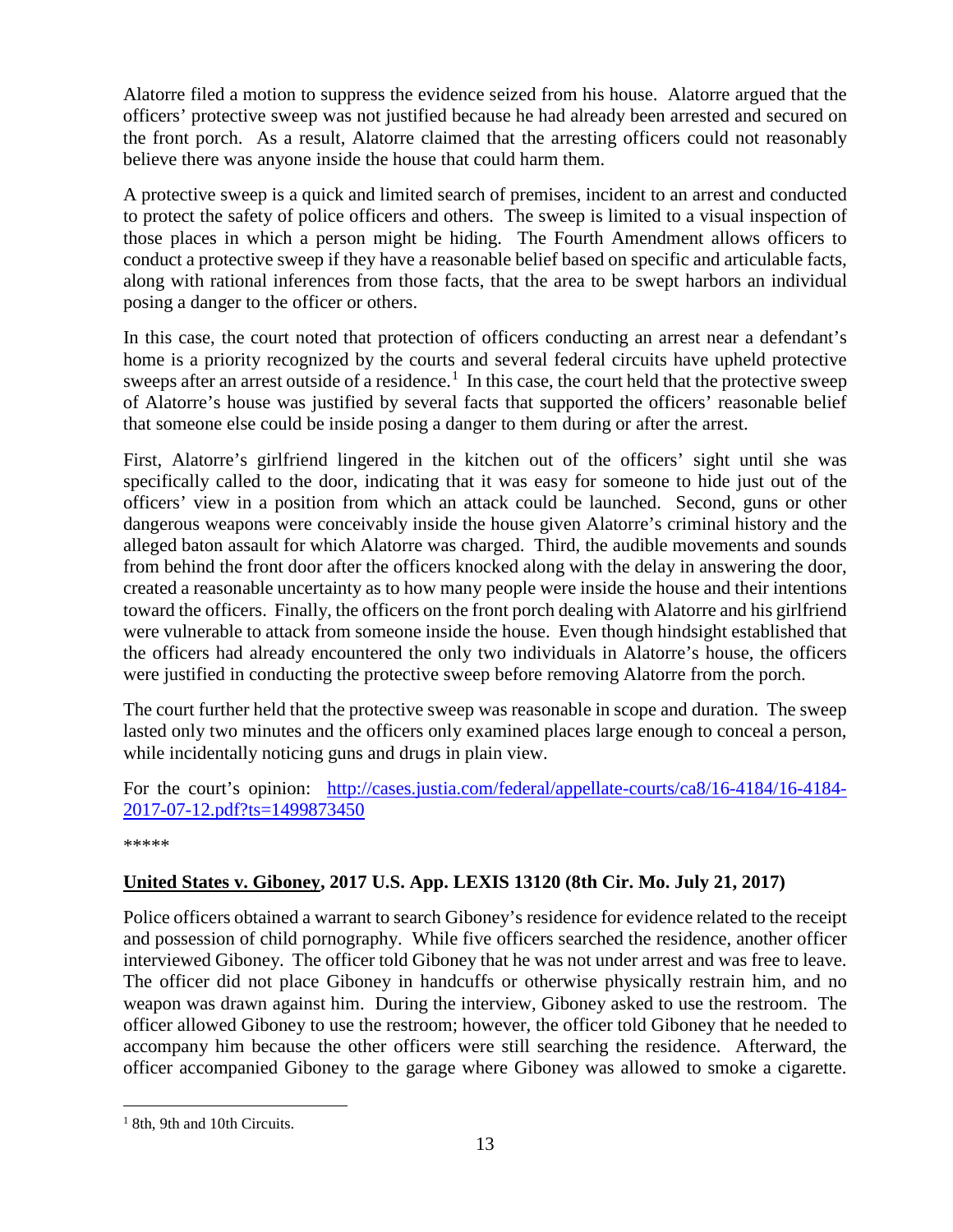During this time, the officer confirmed that Giboney was still willing to talk to him. At some point, Giboney attempted to leave the residence but the officer arrested him, telling Giboney that he had developed new information during the execution of the search warrant.

At the police station, the officer conducted a video-recorded interview of Giboney. Before the interview, the officer read Giboney his Miranda rights from a form. Giboney initialed each right after the officer read the right to him out loud. In addition, Giboney verbally acknowledged that he understood each right as it was read to him and "jokingly" asked the officer, "So does it stop now if I want to get an attorney?" The officer told Giboney that he could stop the interview at any time.

The officer then asked Giboney to read the section of the form titled, "Waiver" out loud. Giboney complied, but Giboney stated that he would not initial the waiver because the waiver stated, "I do not want a lawyer at this time." Seeking clarification, the officer asked Giboney some follow up questions. After a short discussion, the officer believed that Giboney wanted an attorney to represent him in the criminal case, but that Giboney did not want an attorney present during the interview. When the officer asked Giboney, "So are you saying that you want a lawyer at this time?" Giboney replied, "Oh, at this time. Alright...Sorry." Giboney then initialed the wavier section of the form and verbally agreed to be interviewed. During the interview, Giboney told the officer that he had been viewing child pornography for fifteen years.

The government charged Giboney with receipt and possession of child pornography.

Giboney filed a motion to suppress his pre-arrest statements, arguing that he was in custody for Miranda purposes when the officer interviewed him.

A person is in "custody" for Miranda purposes when there is a formal arrest or a restraint on the person's freedom of movement to the degree associated with a formal arrest. In this case, the court held that Giboney was not in custody for Miranda purposes during the interview prior to his arrest. First, the officer repeatedly told Giboney that he was not under arrest, that he could end the interview whenever he wanted, and that he was free to leave. Second, the officer did not restrain Giboney's movements to the degree associated with a formal arrest by joining Giboney as he moved about the house. The officer told Giboney that he could not walk around the house because of the ongoing execution of the search warrant. In addition, Giboney was not handcuffed or otherwise restrained from moving around and Giboney did not object when the officer accompanied him. Third, Giboney voluntarily agreed to speak to the officer and he understood that it was his choice to be interviewed or not. Fourth, although there were five other officers present, the officer who interviewed Giboney did not use "strong-arm" tactics during the interview. Finally, while the officer arrested Giboney at the end of the interview, this fact, by itself, does not establish that the interview was custodial.

Giboney also filed a motion to suppress his post-arrest statements, arguing that the officer continued to interview him after he had invoked his Fifth Amendment right to counsel.

To validly invoke the right to counsel, a defendant must articulate the desire to have counsel present sufficiently clearly that a reasonable police officer would understand the statement to be a request for an attorney. The court held that Giboney did not clearly and unequivocally assert his right to counsel in his post-arrest interview. First, Giboney did not validly invoke his right to counsel by asking whether the interview would end if he wanted an attorney, because, by Giboney's express admission, he was "kidding." Second, the remaining conversation between Giboney and the officer does not establish that Giboney wanted an attorney present during the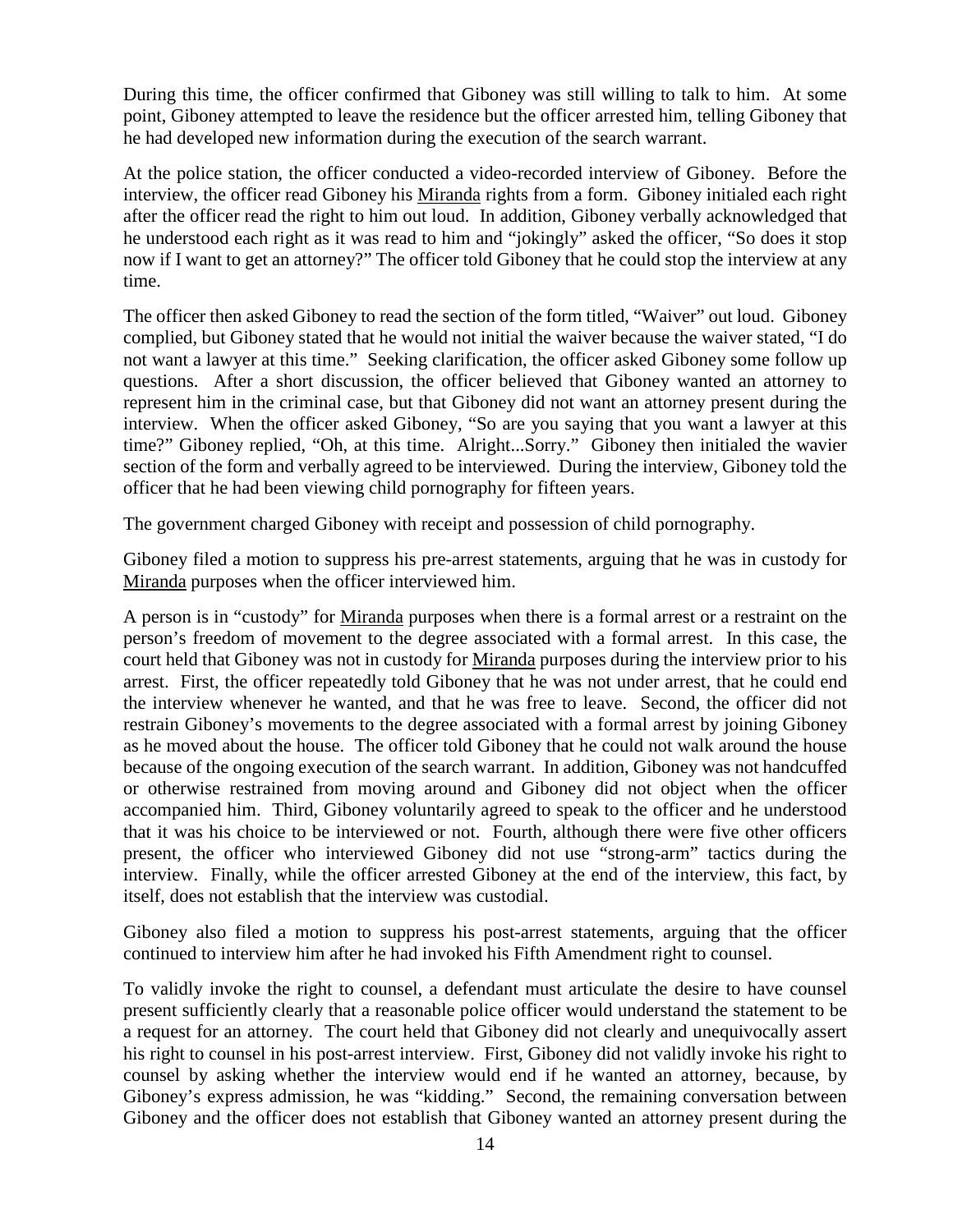interview. Instead, Giboney made it clear that he only wanted an attorney present if he was charged with a crime. Once Giboney realized that waiving his right to counsel only applied during the interview, he apologized for his confusion, stated that he would talk to the officer, and initialed the waiver. The court found that Giboney's statements were, at best, ambiguous as to whether he wanted to have an attorney present for the interview. As a result, Giboney failed to sufficiently invoke his right to counsel and the officer was not required to stop questioning him.

For the court's opinion: [http://cases.justia.com/federal/appellate-courts/ca8/16-3294/16-3294-](http://cases.justia.com/federal/appellate-courts/ca8/16-3294/16-3294-2017-07-21.pdf?ts=1500651046) [2017-07-21.pdf?ts=1500651046](http://cases.justia.com/federal/appellate-courts/ca8/16-3294/16-3294-2017-07-21.pdf?ts=1500651046)

\*\*\*\*\*

#### <span id="page-14-0"></span>**United States v. Horton; United States v. Croghan, 2017 U.S. App. LEXIS 13333 (8th Cir. Iowa July 24, 2017)**

In September 2014, the Federal Bureau of Investigation (FBI) began investigating an internet forum for sharing child pornography hosted on the  $Tor<sup>1</sup>$  $Tor<sup>1</sup>$  $Tor<sup>1</sup>$  network called "Playpen," which had more than 150,000 registered accounts. In January 2015, FBI agents gained access to Playpen servers and relocated the website content to servers in a secure government facility in the Eastern District of Virginia. The agents assumed administrative control of the site. Although FBI investigators could monitor Playpen traffic, it could not determine who was accessing Playpen because of the Tor encryption technology.

In February 2015, the FBI applied for a warrant in the Eastern District of Virginia to search computers that accessed Playpen by using a Network Investigative Technique (NIT). The warrant described the application of the NIT, which sent computer code to Playpen users' computers that instructed the computers to transmit certain information back to the government. The information sent to the government included the computer's Internet Protocol (IP) address, operating system information, operating system username, and its Media Access Control (MAC) address, which is a unique number assigned to each network modem. Although Playpen was hosted in the Eastern District of Virginia, the warrant explained that, "the NIT may cause [a defendant's] computer- wherever located--to send to a computer controlled by or known to the government, network level messages containing information that may assist in identifying the computer." A United States magistrate judge signed the warrant, and the FBI began collecting the personal data of Playpen users.

During the warrant period, Horton and Croghan accessed Playpen and the FBI located them in Iowa through information from the NIT. The government charged Horton and Croghan with child-pornography related offenses.

The defendants filed a motion to suppress the evidence obtained through the NIT.

The district court suppressed the evidence obtained through the NIT, holding that the magistrate judge in the Eastern District of Virginia exceeded her statutory authority by issuing the NIT warrant beyond her district court's jurisdictional boundaries. The government appealed.

First, the Eighth Circuit Court of Appeals held that the execution of the NIT in this case required a warrant. The FBI sent computer code to the defendants' computers that searched those computers for specific information and sent that information back to law enforcement. Even if a

<span id="page-14-1"></span><sup>&</sup>lt;sup>1</sup> The Onion Router ("Tor") network exists to provide anonymity to Internet users by masking user data, hiding information by funneling it through a series of interconnected computers.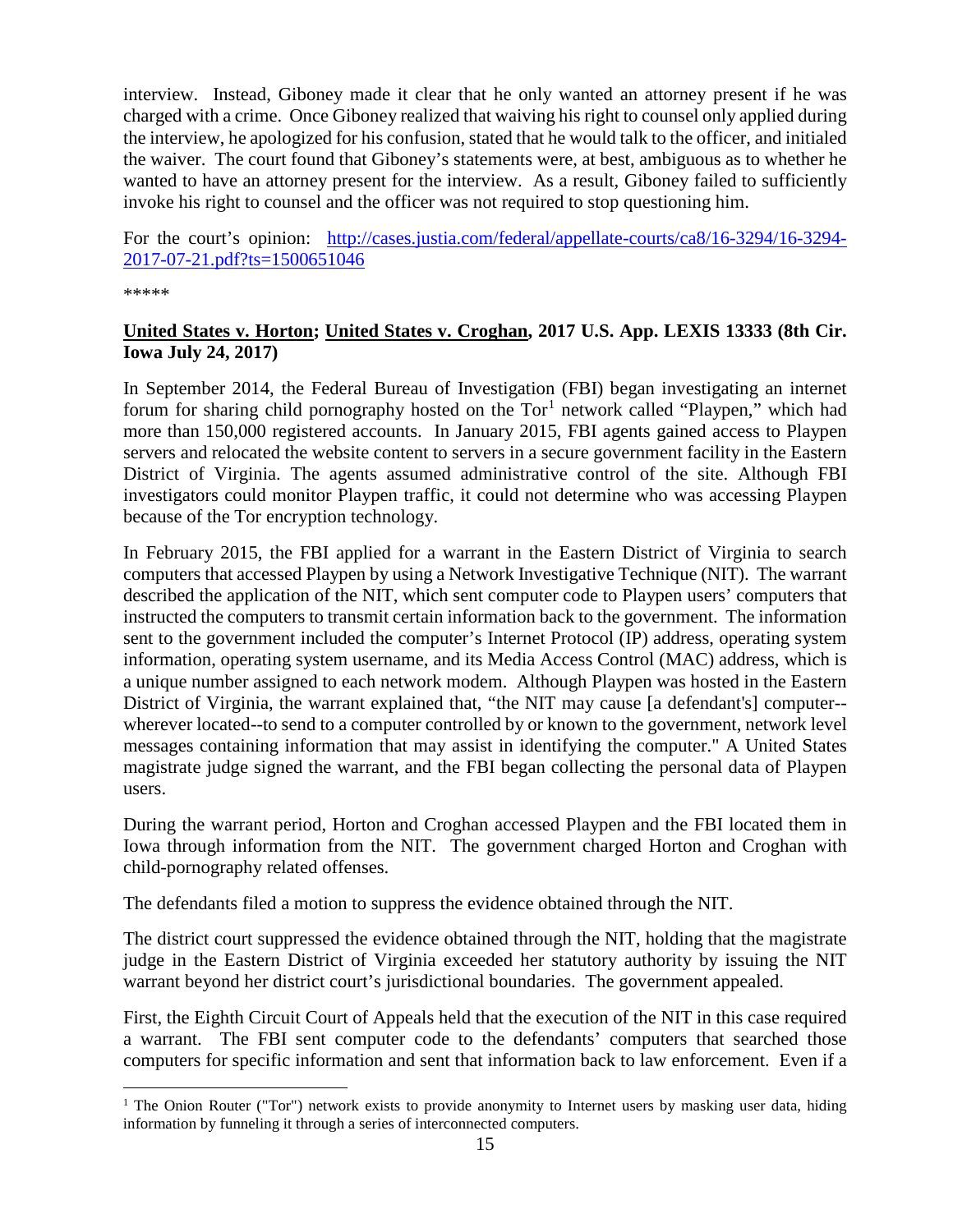defendant has no reasonable expectation of privacy in his IP address, he has a reasonable expectation of privacy in the contents of his computer.

Next, when the NIT warrant was issued in this case, *Federal Rule of Criminal Procedure 41* authorized a magistrate judge "to issue a warrant to search for and seize a person or property located within the district." Even though *Rule 41* provides exceptions to this jurisdictional limitation<sup>[2](#page-15-1)</sup>, the court concluded that none of these exceptions expressly allowed a magistrate judge in one jurisdiction to authorize a search of a computer in a different jurisdiction.<sup>[3](#page-15-2)</sup>

Finally, the court held that while the search warrant was defective, the good-faith exception to the exclusionary rule applied. Consequently, the court reversed the district court's grant of suppression.

For the court's opinion: [http://cases.justia.com/federal/appellate-courts/ca8/16-3976/16-3976-](http://cases.justia.com/federal/appellate-courts/ca8/16-3976/16-3976-2017-07-24.pdf?ts=1500910259) [2017-07-24.pdf?ts=1500910259](http://cases.justia.com/federal/appellate-courts/ca8/16-3976/16-3976-2017-07-24.pdf?ts=1500910259)

\*\*\*\*\*

#### <span id="page-15-0"></span>**Vester v. Hallock, 2017 U.S. App. LEXIS 13367 (8th Cir. Neb. July 25, 2017)**

Officer Hallock was dispatched to a bar in response to a report that a man had threatened to stab several patrons with a knife. The dispatcher told Hallock that the suspect had been disarmed but warned that the suspect had threatened to get another knife from his car, described as a black Chevy Camaro.

A few minutes later, Hallock arrived and saw a man matching the suspect's description, later identified as Vester, sitting in a black Camaro outside the bar. Hallock ordered Vester to get out of the vehicle five times before Vester complied. Hallock then issued three separate commands for Vester to get either on the ground or on his knees. Vester ignored these commands and instead turned his back on Hallock and placed his hands on the car. Concerned that Vester might have a weapon, Hallock wanted to get him to the ground, because based on his experience, Hallock knew it would be safer to disarm Vester in a prone position. Hallock then approached Vester from behind, grabbed his right arm, and used the arm-bar technique to take Vester quickly to the ground. Vester was unable to brace his fall and landed face-first on the ground, sustaining contusions, abrasions, and lacerations to his head and hand.

Vester sued Officer Hallock under *42 U.S.C. § 1983* claiming that Hallock used excessive force in violation of the Fourth Amendment to arrest him.

The court held that Officer Hallock was entitled to qualified immunity. Although Vester did not visibly possess a weapon or attempt to resist arrest prior to the takedown, the court held that other factors Officer Hallock faced when he confronted Vester made his use of the arm-bar technique objectively reasonable. First, Vester previously threatened to stab bar patrons and he refused to comply with Officer Hallock's repeated commands. Second, after exiting the vehicle, it was possible that Vester had a concealed knife on his person. Finally, Officer Hallock arrested Vester without any backup officers.

<span id="page-15-1"></span><sup>&</sup>lt;sup>2</sup> A magistrate may issue a warrant for property moved outside of the jurisdiction, for domestic and international terrorism, for the installation of a tracking device, and for property located outside of a federal district.<br><sup>3</sup> On December 1, 2016, *Federal Rule of Criminal Procedure 41(b)(6)* was added to provide an additional excep

<span id="page-15-2"></span>to the magistrate's jurisdictional limitation by allowing warrants for programs like the NIT. See [https://www.law.cornell.edu/rules/frcrmp/rule\\_41.](https://www.law.cornell.edu/rules/frcrmp/rule_41)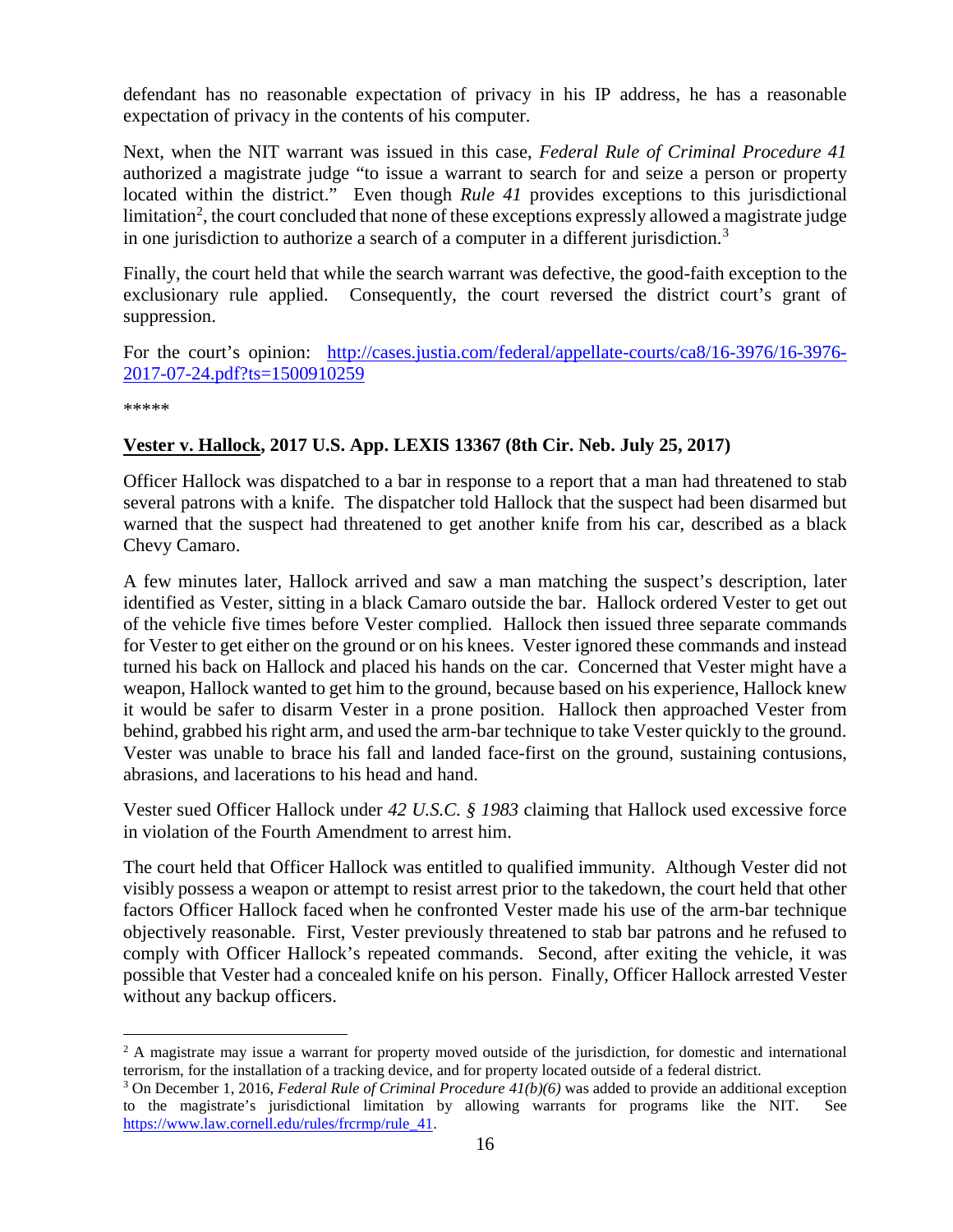The court further held that even if it assumed that Officer Hallock's use of the arm-bar technique constituted excessive force, at the time of the incident it was not clearly established that such force under these circumstances violated the Fourth Amendment.

For the court's opinion: [http://cases.justia.com/federal/appellate-courts/ca8/16-3389/16-3389-](http://cases.justia.com/federal/appellate-courts/ca8/16-3389/16-3389-2017-07-25.pdf?ts=1500996676) [2017-07-25.pdf?ts=1500996676](http://cases.justia.com/federal/appellate-courts/ca8/16-3389/16-3389-2017-07-25.pdf?ts=1500996676)

\*\*\*\*\*

#### <span id="page-16-0"></span>**United States v. Lewis, 2017 U.S. App. LEXIS 13583 (8th Cir. Mo. July 27, 2017)**

Two police officers went to a tattoo shop to look for a person of interest in an unrelated case. When the officers entered the shop no one was at the reception desk, but a customer was sitting in the common area. The officers rang a bell on the desk; however, no one answered. The customer told the officers that he was waiting while Lewis drew him a tattoo in the back of the shop. Behind the reception desk was an open doorway, with no door, that led to a work area with individual stations for tattooing customers. There were no signs telling people to stay out of the work area. The officers knocked on the doorframe for two to three minutes, identifying themselves, and asking if anyone was there. After receiving no response, the officers entered the work area and knocked on a closed door to a back room. Lewis answered the door and agreed to speak to the officers in the work area. At some point, one of the officers saw a handgun in a holster on a shelf in the work area. The officer grabbed the gun, removed it from the holster, and checked to see it if was loaded. Lewis then told the officers that he was a felon and did not need any "hassles." The officers did not know Lewis was a felon until he told them. The officers told Lewis they would keep the handgun and eventually left with it. In a subsequent interview, Lewis told the officers that he received the gun from a customer a year or two earlier.

The government charged Lewis with being a felon in possession of a firearm.

Lewis filed a motion to suppress the handgun. First, Lewis argued that the officers violated the Fourth Amendment by entering the work area, which was not open to the public, without a warrant.

A government agent may enter a business in the same manner as a private person and an employee has no reasonable expectation of privacy in areas of the business where the public is invited to enter and transact business. While the work area in this case was not open to the public, as customers were welcome into the work area only if invited by an employee, that fact alone does not determine whether Lewis had an objectively reasonable expectation of privacy in the work area. Even if the public were not invited into the work area, Lewis' expectation of privacy would not be reasonable if he expected the public to enter the work area anyway.

In this case, when the officers entered the shop they found an unattended reception desk with a call bell. The officers first tried to get an employee's attention by ringing the bell and knocking on the doorframe to the work area. When that failed, the officers walked into the work area to knock on the door to the back room. The court concluded that a reasonable employee would expect members of the public to enter the work area as the officers did here. As a result, the court held that Lewis had no reasonable expectation of privacy in the work area.

Next, Lewis argued that the warrantless seizure of the handgun violated the Fourth Amendment.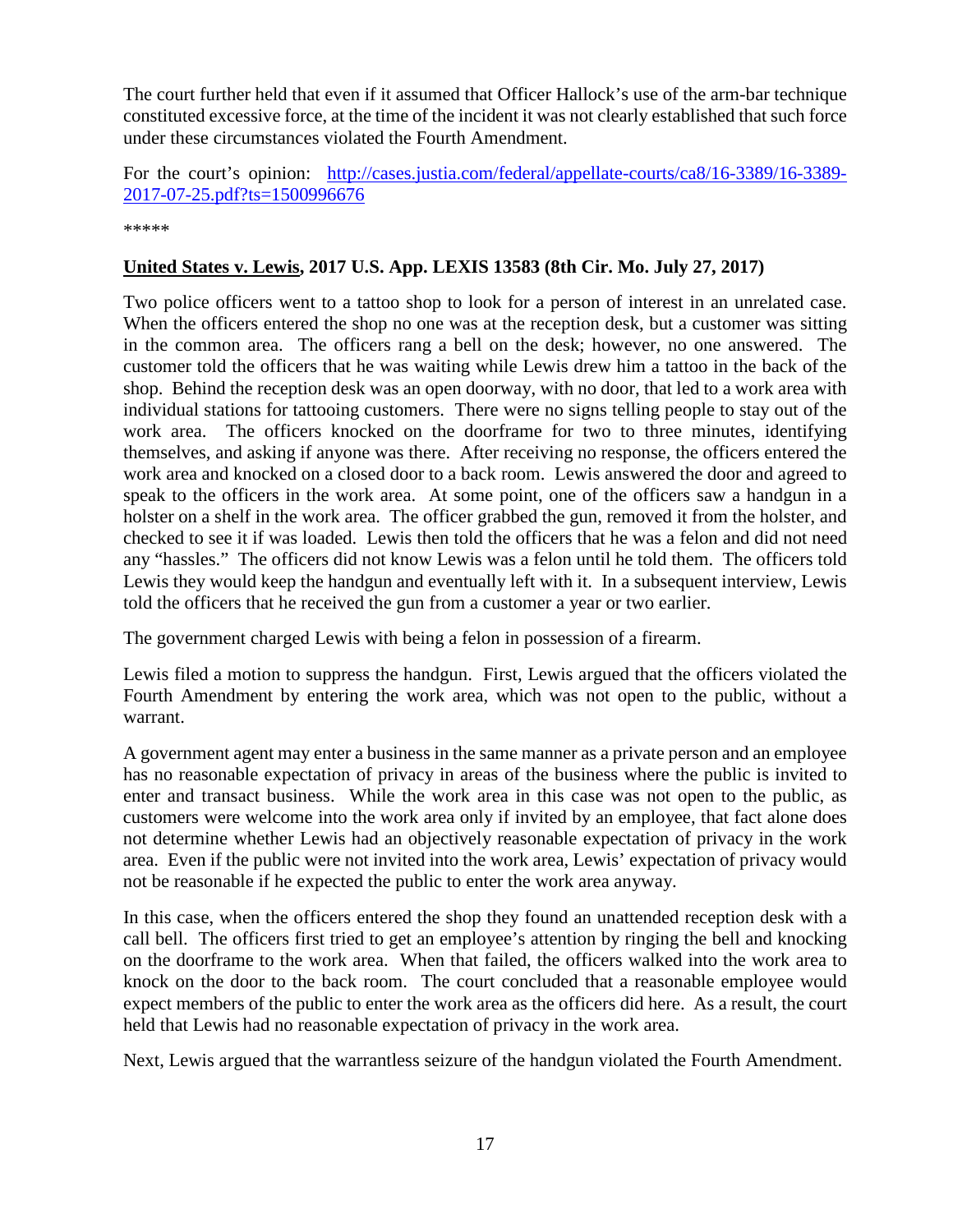The court agreed. When the officer grabbed the gun from the shelf, he did not have probable cause to associate it with a crime, as Lewis admitted to being a convicted felon after the officer had seized the gun. Because the incriminating nature of the gun was not immediately apparent when the officer seized it from the shelf, the seizure of the gun did not fall within the plain-view exception.

In addition, the court held that the officer's warrantless seizure of the gun was not justified by safety concerns. A police officer who discovers a weapon in plain view may temporarily seize that weapon if a reasonable officer would believe based on specific and articulable facts, that the weapon poses an immediate threat to the officer or public safety. In this case, however, the court found that the officer's seizure of the gun was not justified because the officers did not suspect Lewis or the customer of wrongdoing, nor did Lewis or the customer behave in a manner that suggested that they posed a threat to the officers or anyone else.

For the court's opinion: [http://cases.justia.com/federal/appellate-courts/ca8/16-3308/16-3308-](http://cases.justia.com/federal/appellate-courts/ca8/16-3308/16-3308-2017-07-27.pdf?ts=1501169446) [2017-07-27.pdf?ts=1501169446](http://cases.justia.com/federal/appellate-courts/ca8/16-3308/16-3308-2017-07-27.pdf?ts=1501169446)

\*\*\*\*\*

# <span id="page-17-0"></span>**Ninth Circuit**

#### <span id="page-17-1"></span>**United States v. Zapien, 861 F.3d 971 (9th Cir. Ariz. July 3, 2017)**

Zapien was arrested and transported to the local jail on drug-related charges. An officer read Zapien his Miranda rights, which Zapien stated that he understood, and agreed to speak to the officer without an attorney being present. During the interview, Zapien explicitly invoked his right to counsel and all questioning about drug trafficking stopped.

After Zapien invoked his right to counsel, the officer asked Zapien certain biographical information such as his name, birthdate, address, as well as the names of his wife, parents, and children. The officer told Zapien that he needed this information to fill out the DEA Form 202 and that he was not going to ask Zapien anything about the case. At some point while giving the officer answers to the officer's biographical questions, Zapien told the officer that he wanted to give the officer a statement regarding drug trafficking. The officer reminded Zapien of his constitutional rights and told Zapien that he did not want to question him because of Zapien's previous request for an attorney. Zapien told the officer he understood his rights, and that he wanted to waive them and talk to the officer without an attorney. Zapien then made incriminating statements to the officer.

Prior to trial, Zapien filed a motion to suppress his statements, arguing that the officer violated Miranda by questioning him after he invoked his right to counsel.

The court disagreed. When a person invokes his right to counsel during a custodial interrogation, officers must stop their interrogation. The term "interrogation" means any words or actions that the police should know are reasonably likely to elicit an incriminating response. However, under the booking exception to Miranda, questions that require a person to provide biographical information such as identity, age, and address, usually do not constitute "interrogation." In addition, the booking exception can apply even after a person has invoked his right to counsel.

Here, the court concluded that the officer's questions, after Zapien invoked his right to counsel,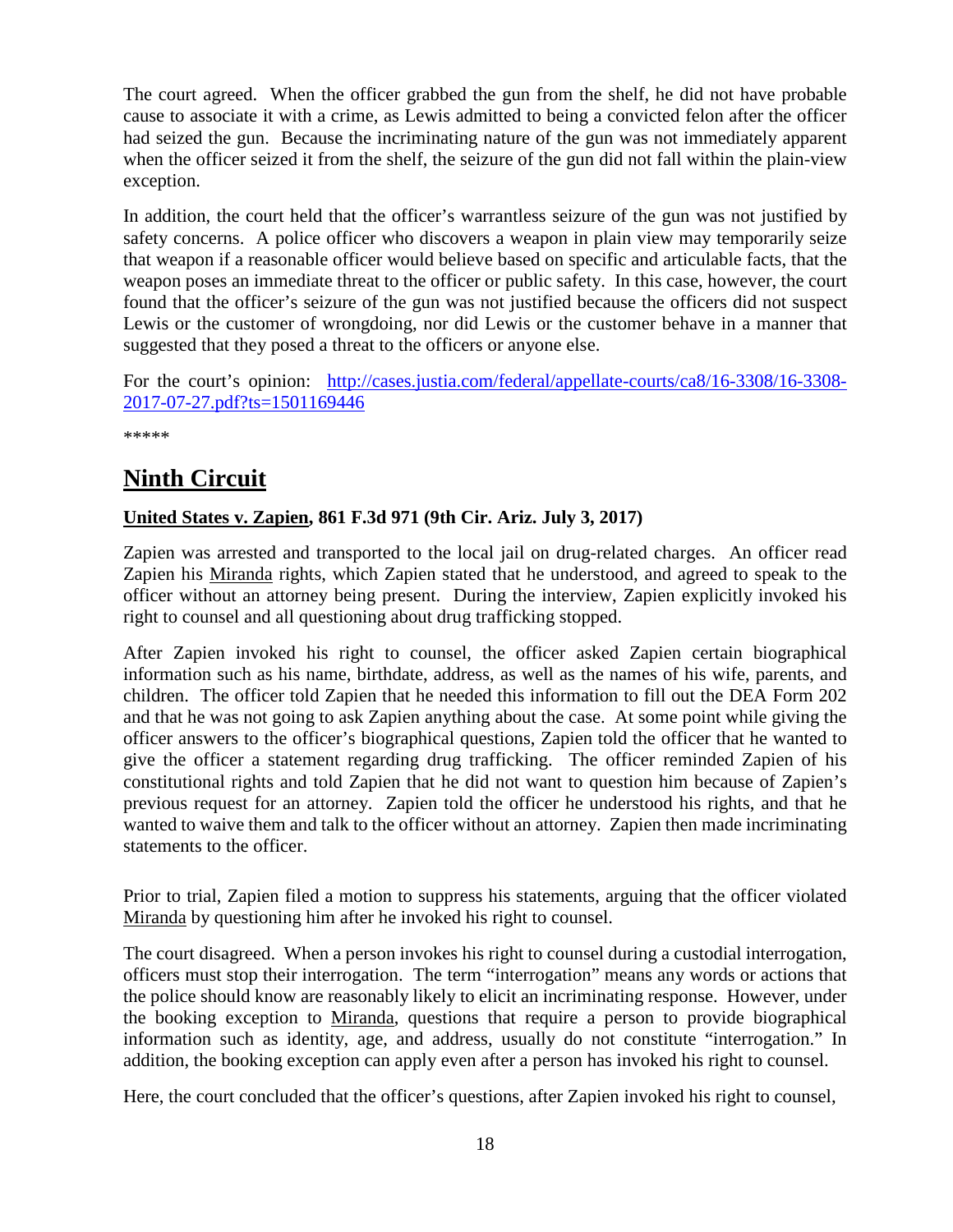did not constitute "interrogation" because they were not reasonably likely to elicit Zapien's incriminating response. The court found that the biographical questions did not reference the crime for which Zapien had been arrested. In addition, the officer testified that he regularly asks DEA Form 202 questions to gather emergency contact information to provide to the Marshals.

For the court's opinion: [http://cases.justia.com/federal/appellate-courts/ca9/14-10224/14-10224-](http://cases.justia.com/federal/appellate-courts/ca9/14-10224/14-10224-2017-07-03.pdf?ts=1499101318) [2017-07-03.pdf?ts=1499101318](http://cases.justia.com/federal/appellate-courts/ca9/14-10224/14-10224-2017-07-03.pdf?ts=1499101318)

\*\*\*\*\*

# <span id="page-18-0"></span>**Tenth Circuit**

#### <span id="page-18-1"></span>**United States v. Workman, 2017 U.S. App. LEXIS 13131 (10th Cir. Colo. July 21, 2017)**

In September 2014, the Federal Bureau of Investigation (FBI) began investigating an internet forum for sharing child pornography hosted on the  $Tor<sup>1</sup>$  $Tor<sup>1</sup>$  $Tor<sup>1</sup>$  network called "Playpen," which had more than 150,000 registered accounts. In January 2015, FBI agents gained access to Playpen servers and relocated the website content to servers in a secure government facility in the Eastern District of Virginia. The agents assumed administrative control of the site. Although FBI investigators could monitor Playpen traffic, it could not determine who was accessing Playpen because of the Tor encryption technology.

In February 2015, the FBI applied for a warrant in the Eastern District of Virginia to search computers that accessed Playpen by using a Network Investigative Technique (NIT). The warrant described the application of the NIT, which sent computer code to Playpen users' computers that instructed the computers to transmit certain information back to the government. The information sent to the government included the computer's Internet Protocol (IP) address, operating system information, operating system username, and its Media Access Control (MAC) address, which is a unique number assigned to each network modem. Although Playpen was hosted in the Eastern District of Virginia, the warrant explained that, "the NIT may cause [a defendant's] computer- wherever located--to send to a computer controlled by or known to the government, network level messages containing information that may assist in identifying the computer." A United States magistrate judge signed the warrant, and the FBI began collecting the personal data of Playpen users.

During the warrant period, Workman accessed Playpen and the FBI located him in Colorado through information from the NIT. The FBI subsequently obtained a warrant in the District of Colorado to search Workman's computer. When the FBI executed the warrant, agents found Workman at home in the act of downloading child pornography onto his computer.

The government charged Workman with receiving and possessing child pornography.

Workman filed a motion to suppress the evidence obtained through the NIT.

The district court suppressed the evidence obtained through the NIT, holding that the magistrate judge in the Eastern District of Virginia exceeded her statutory authority by issuing the NIT warrant beyond her district court's jurisdictional boundaries. The government appealed.

<span id="page-18-2"></span><sup>&</sup>lt;sup>1</sup> The Onion Router ("Tor") network exists to provide anonymity to Internet users by masking user data, hiding information by funneling it through a series of interconnected computers.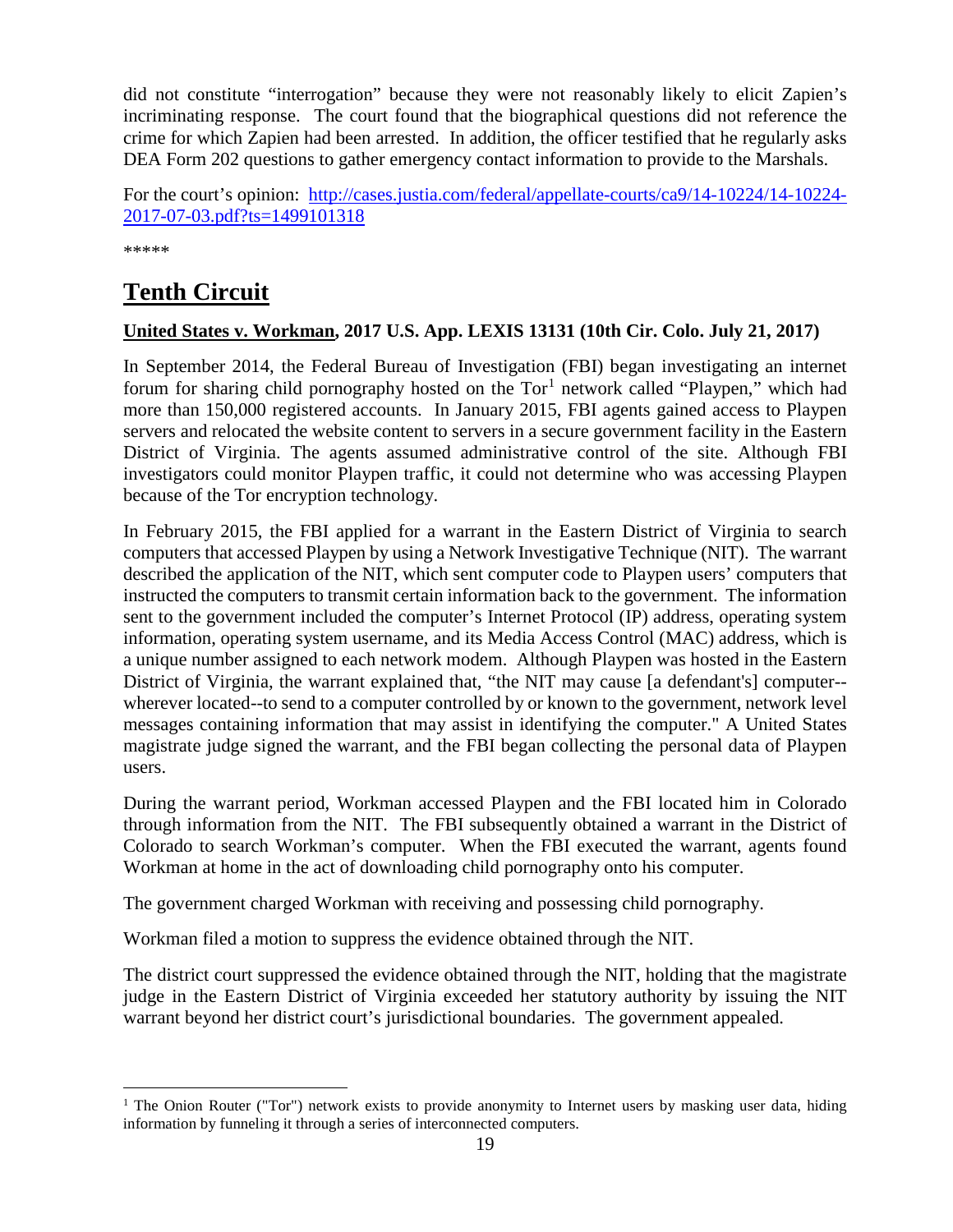Even if the magistrate judge in the Eastern District of Virginia lacked the authority to issue the warrant to search Workman's computer<sup>[2](#page-19-1)</sup>, the Tenth Circuit Court of Appeals held that the goodfaith exception to the exclusionary rule applied. In this case, the court found that the agents executing the warrant could reasonably rely on the magistrate judge's authority to issue a warrant authorizing installation of software and retrieval of information in the Eastern District of Virginia. The court added that if the agents executing the search warrant had "sophisticated legal training, they might have recognized the geographic constraints that had escaped the notice of the magistrate judge."

For the court's opinion: [http://cases.justia.com/federal/appellate-courts/ca10/16-1401/16-1401-](http://cases.justia.com/federal/appellate-courts/ca10/16-1401/16-1401-2017-07-21.pdf?ts=1500654692) [2017-07-21.pdf?ts=1500654692](http://cases.justia.com/federal/appellate-courts/ca10/16-1401/16-1401-2017-07-21.pdf?ts=1500654692)

\*\*\*\*\*

#### <span id="page-19-0"></span>**United States v. Williston, 862 F.3d 1023 (10th Cir. Okla. July 5, 2017)**

An FBI agent served a grand jury subpoena on Williston in the county jail. Williston was being held in the jail on state charges unrelated to the crime that the federal grand jury was investigating. The agent also gave Williston a target letter, which informed Williston that he was the target of a federal grand jury murder investigation concerning the death of Payton Cockrell, his girlfriend's two-and-a-half-year-old daughter. The target letter also advised Williston that he could "refuse to answer any question if a truthful answer to the question would tend to incriminate you." The agent read the target letter verbatim to Williston and reiterated that Williston was the target of the investigation.

Approximately one week later, while still incarcerated, Williston appeared before the grand jury. Before the prosecutor asked Williston any questions, he confirmed on the record that Williston had received and understood the target letter. The prosecutor then reviewed the target letter with Williston, again advising Williston that he could "refuse to answer questions if a truthful answer to the question would tend to incriminate you." The prosecutor also told Williston that he had the right to counsel. After Williston indicated that he understood his rights, the prosecutor asked substantive questions related to the death of Payton Cockrell. Williston then gave his account of Cockrell's death.

Six months after Williston's testimony, the grand jury indicted him for Cockrell's murder. Williston filed a motion to suppress his grand jury testimony, some of which was introduced against him at trial.

In [U.S. v. Mandujano,](https://supreme.justia.com/cases/federal/us/425/564/case.html) the Supreme Court held that grand jury witnesses are not "in custody" while testifying, and that grand jury questioning is not "interrogation;" therefore, Miranda warnings are not required. However, Williston claimed that because he was incarcerated on unrelated criminal charges, he was not merely a grand jury witness, but a person in custody being interrogated. As a result, Williston argued that the government violated his Fifth Amendment right against self-incrimination by not providing him a Miranda warning before his grand jury testimony.

<span id="page-19-1"></span> <sup>2</sup> On December 1, 2016, *Federal Rule of Criminal Procedure 41(b)(6)* was added to provide an exception to the magistrate's jurisdictional limitation by allowing warrants for programs like the NIT. See [https://www.law.cornell.edu/rules/frcrmp/rule\\_41.](https://www.law.cornell.edu/rules/frcrmp/rule_41)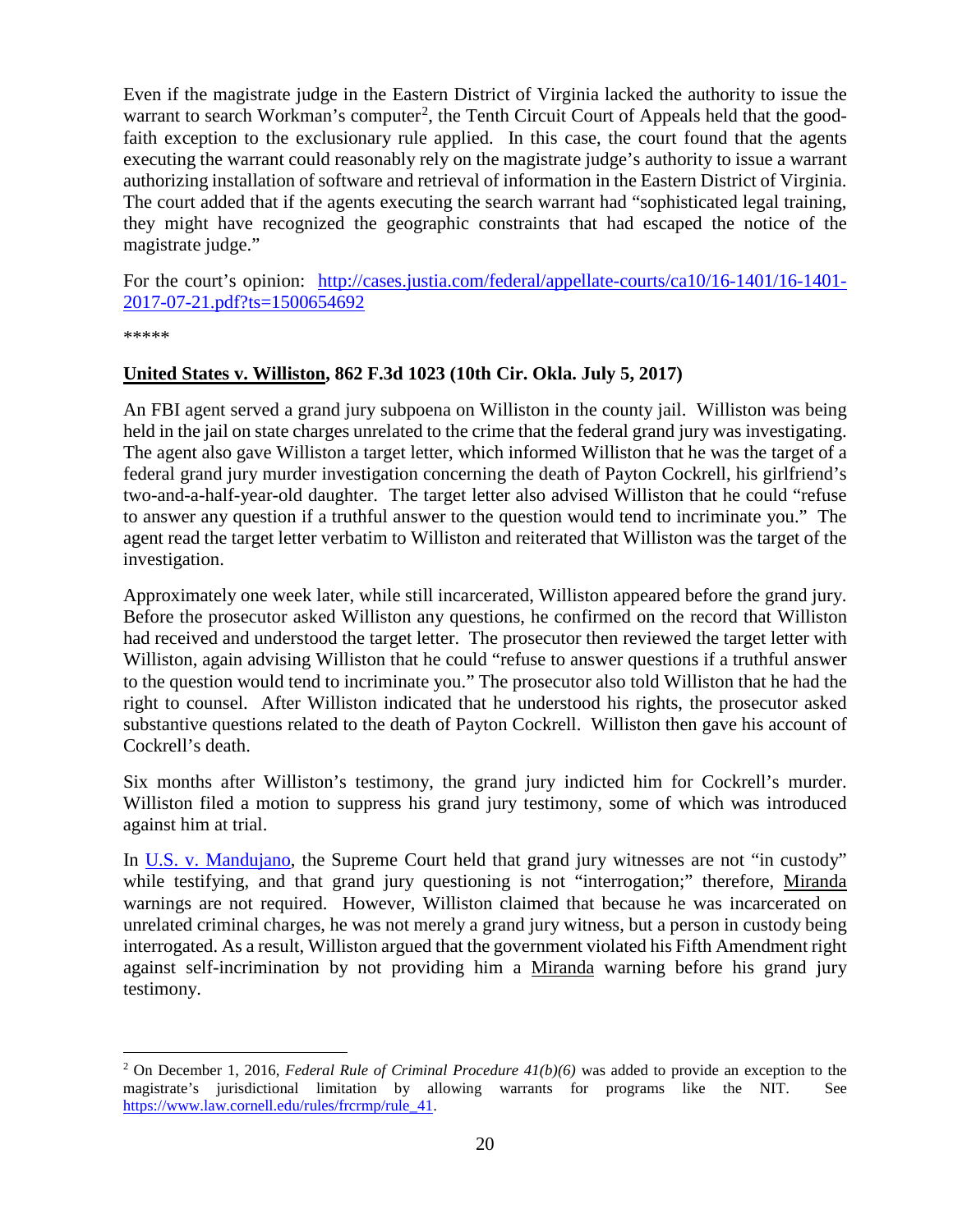The court disagreed. The court held that the rule in Mandujano, which made Miranda inapplicable to grand jury witnesses, extends to persons who are incarcerated for unrelated reasons when they are subpoenaed to appear before a grand jury.

The Fifth Amendment provides that, "No person . . . shall be compelled in any criminal case to be a witness against himself . . . ." The court noted that this protection limits a grand jury's authority to investigate criminal matters and that the government's treatment of Williston during its investigation of Cockrell's murder more than complied with this protection. First, government representatives told Williston three times that he could refuse to answer any grand jury question if he felt the answer would incriminate him. Second, the target letter, which the FBI agent read to Williston verbatim, informed Williston that he could "refuse to answer any question if a truthful answer to the question would tend to incriminate you." Finally, the prosecutor reviewed the target letter with Williston on the record before Williston's grand jury testimony and advised Williston that he could refuse to answer any question if the truthful answer would incriminate him. The court added that a full Miranda warning requirement would be contrary to the Supreme Court's holding in Mandujano that grand jury witnesses are not in custody while testifying, and that grand jury questioning is not interrogation.

For the court's opinion: [http://cases.justia.com/federal/appellate-courts/ca10/15-7080/15-7080-](http://cases.justia.com/federal/appellate-courts/ca10/15-7080/15-7080-2017-07-05.pdf?ts=1499276021) [2017-07-05.pdf?ts=1499276021](http://cases.justia.com/federal/appellate-courts/ca10/15-7080/15-7080-2017-07-05.pdf?ts=1499276021)

\*\*\*\*\*

#### <span id="page-20-0"></span>**United States v. McNeal, 862 F.3d 1057 (10th Cir. Colo. July 10, 2017)**

Ann McNeal was arrested for obstructing police officers during a confrontation with officers who were arresting her son, Phinehas, for shoplifting items from a sporting-goods store. At the police station, the officers obtained information that caused them to believe that McNeal had previously purchased a pistol, which she later gave to Phinehas, who was a convicted felon.

An officer advised McNeal of her Miranda rights and then questioned her about unlawfully purchasing a firearm for her son. McNeal admitted that she had purchased a pistol, but denied that she had given it to her son. Suspecting that McNeal was covering for her son, the officer stepped out of the room and returned a few minutes later with his sergeant. The sergeant told McNeal that she was "doing the right thing" by talking to the officer, but that she could be charged with a felony, attempting to influence a public official, if she tried "to take the fall for her son." McNeal eventually admitted that she had purchased the pistol for Phinehas and that he had access to it.

The government charged McNeal under *18 U.S.C. § 922(d)(1)* for disposing of a firearm to a convicted felon.

McNeal filed a motion to suppress her statements to the officer. McNeal argued that the sergeant improperly coerced her to make incriminating statements by threatening her with a felony prosecution if she did not make truthful statements to the interviewing officer.

The court noted that to establish that a suspect's statements were coerced, the suspect must show that he was subject to threats of "illegitimate action." The court added that it is not per se coercion when an officer presents a suspect with correct information from which the suspect can make a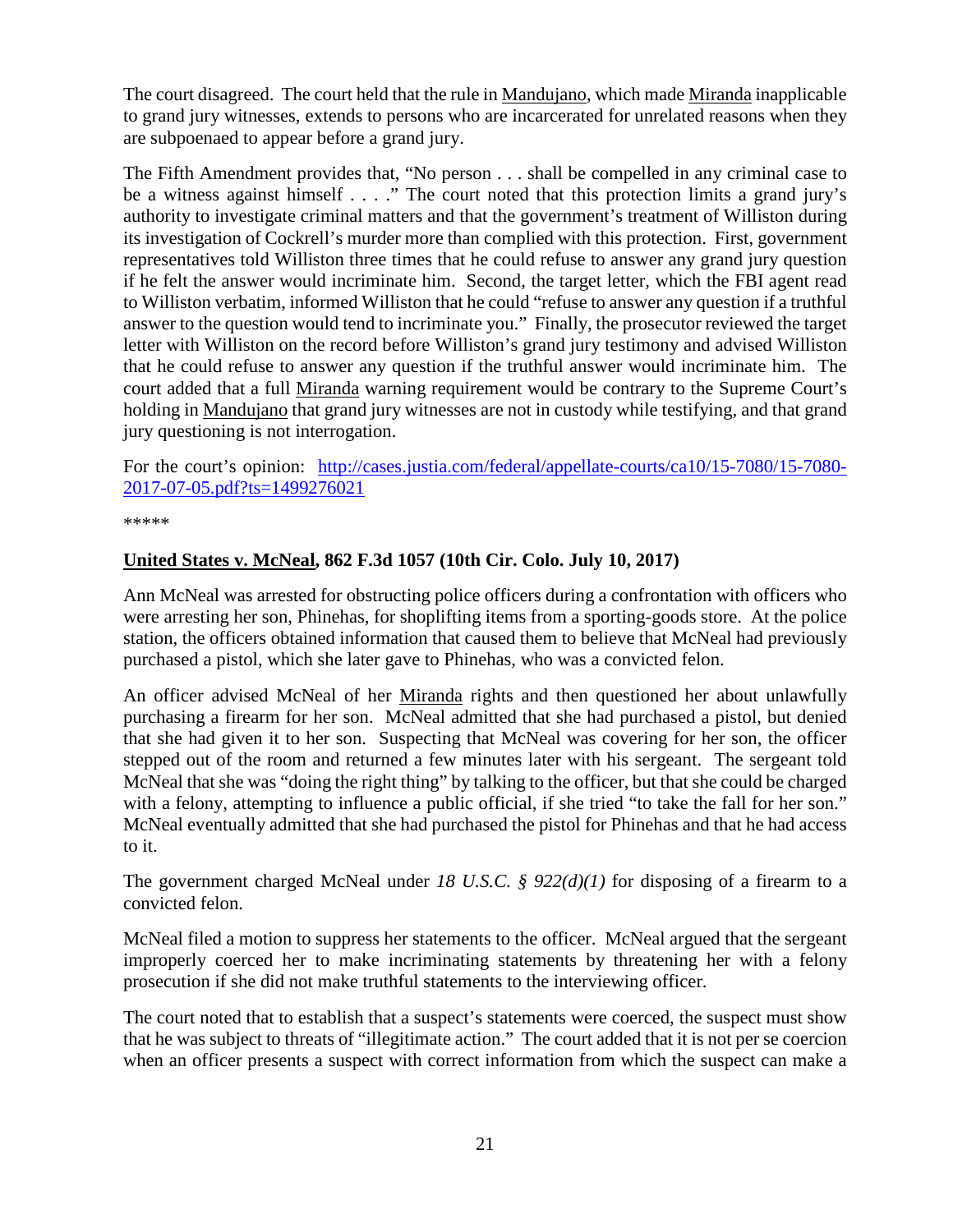reasoned decision.<sup>[1](#page-21-2)</sup> Because McNeal did not dispute that she could have been charged with a felony if she lied to the interviewing officer, the court held the sergeant's truthful statements to McNeal about facing felony charges, if she lied, did not constitute coercion.

For the court's opinion: [http://cases.justia.com/federal/appellate-courts/ca10/16-1054/16-1054-](http://cases.justia.com/federal/appellate-courts/ca10/16-1054/16-1054-2017-07-10.pdf?ts=1499707895) [2017-07-10.pdf?ts=1499707895](http://cases.justia.com/federal/appellate-courts/ca10/16-1054/16-1054-2017-07-10.pdf?ts=1499707895)

\*\*\*\*\*

#### <span id="page-21-0"></span>**United States v. Yepa, 862 F.3d 1252 (10th Cir. N.M. July 17, 2017)**

Officers arrested Yepa for murder and advised him of his Miranda rights. After Yepa told the officers that he wanted a lawyer, the officers transported him to the police station. In the meantime, other officers obtained a warrant to search Yepa's house and his body. The warrant authorized officers to photograph the defendant, seize his clothing for analysis, take a blood sample, and swab areas of his body for DNA analysis. While officers photographed Yepa and performed the other task authorized by the warrant, Yepa made several incriminating statements.

Prior to trial, Yepa filed a motion to suppress his statements. Yepa argued that during the search of his body, the officers unlawfully interrogated him after he had invoked his right to counsel.

First, the court noted that when an individual who is subjected to custodial police interrogation requests an attorney, the interrogation must stop until an attorney is present. However, the court recognized that not every exchange between police officers and that individual constitutes "interrogation."

Against this backdrop, the court first held that the search of Yepa's body was not "interrogation." Second, the court found that the officers were focused on executing the warrant and did nothing to "draw out" Yepa regarding the death of the victim. Third, the court held that Yepa's statements were spontaneous, not the result of police interrogation. The court further held that the only questions the officers asked Yepa during this time were to clarify spontaneous statements he made.

For the court's opinion: [http://cases.justia.com/federal/appellate-courts/ca10/16-2060/16-2060-](http://cases.justia.com/federal/appellate-courts/ca10/16-2060/16-2060-2017-07-17.pdf?ts=1500312710) [2017-07-17.pdf?ts=1500312710](http://cases.justia.com/federal/appellate-courts/ca10/16-2060/16-2060-2017-07-17.pdf?ts=1500312710)

\*\*\*\*\*

#### <span id="page-21-1"></span>**United States v. Pickel, 863 F.3d 1240 (10th Cir. Kan. July 18, 2017)**

Police officers in Kansas developed probable cause to believe that Pickel was involved in a drug distribution network that obtained marijuana in California and distributed it in Kansas. While following Pickel's truck on Interstate 80, Kansas officers realized that Pickel deviated from the route they expected him to take. As a result, as it began to get dark, the Kansas officers became worried that they would lose sight of Pickel's truck, so they requested the Nebraska Highway Patrol to stop Pickel based on independent suspicion to avoid revealing the ongoing drug investigation. When a Nebraska state trooper saw Pickel commit a traffic violation, he conducted a traffic stop. During the stop, another officer walked his drug-sniffing dog around Pickel's truck. After the dog alerted to the presence of drugs, the Nebraska officers searched Pickel's truck and found 37 pounds of marijuana hidden in a false fuel tank.

<span id="page-21-2"></span> $1$  The 4th, 5th, 8th, 9th, 10th, and 11th circuits have similarly held that officers' truthful statements to suspects about the potential consequences of making false statements to law enforcement officers during interviews does not constitute coercive police conduct.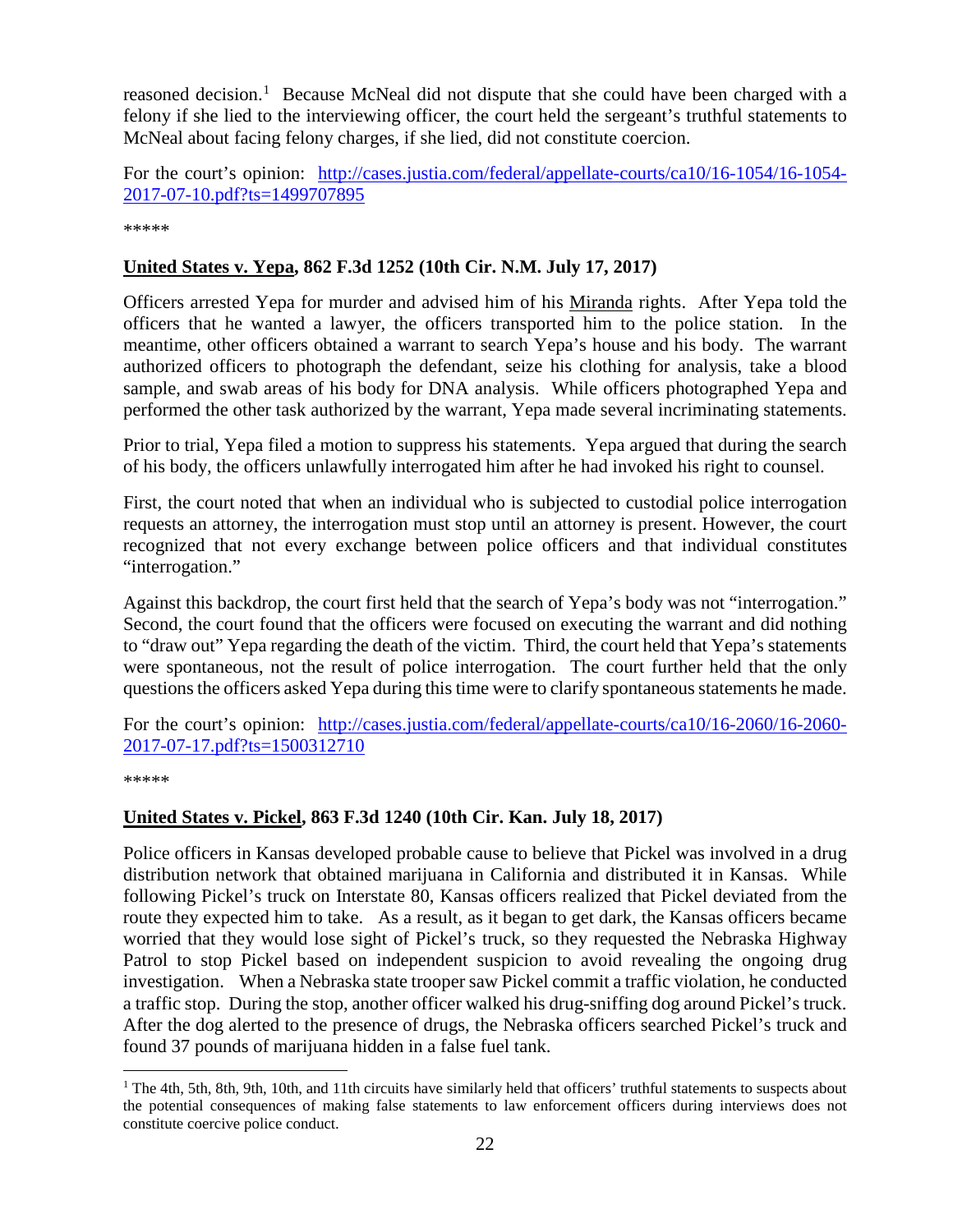The government charged Pickel with two drug-related offenses.

Pickel filed a motion to suppress the evidence seized from his truck, arguing that the warrantless search of his truck violated the Fourth Amendment.

The court disagreed. Police officers may stop and search a vehicle without a warrant under the automobile exception to the Fourth Amendment's warrant requirement if they have probable cause to believe the vehicle is carrying contraband or other evidence that is subject to seizure under the law.

First, the court held that the Kansas police officers developed probable cause to believe that Pickel was transporting marijuana in his truck based on information obtained from monitored telephone calls and their surveillance of Pickel's truck.

The court further held that the probable cause developed by the Kansas police officers was imputed to the Nebraska state trooper under the collective knowledge doctrine. The collective knowledge doctrine provides that an officer who makes a stop or conducts a search does not need to be the one who developed the reasonable suspicion or probable cause. Instead, the reasonable suspicion or probable cause developed by another officer is imputed to the officer conducting the stop or search. In this case, when the Kansas police officers requested the Nebraska Highway Patrol to stop Pickel, the Kansas officers had probable cause to stop and search his truck. Consequently, the Kansas officers' request imputed that probable cause to the Nebraska Highway Patrol officer under the collective knowledge doctrine; therefore, the court held that the Nebraska trooper's search of Pickel's truck did not violate the Fourth Amendment.

For the court's opinion: [http://cases.justia.com/federal/appellate-courts/ca10/16-3041/16-3041-](http://cases.justia.com/federal/appellate-courts/ca10/16-3041/16-3041-2017-07-18.pdf?ts=1500395478) [2017-07-18.pdf?ts=1500395478](http://cases.justia.com/federal/appellate-courts/ca10/16-3041/16-3041-2017-07-18.pdf?ts=1500395478)

\*\*\*\*\*

#### <span id="page-22-0"></span>**United States v. Windom, 863 F.3d 1322 (10th Cir. Colo. July 24, 2017)**

At approximately 12:00 a.m., an employee of a bar called the police department and reported that a man had flashed a gun to other patrons and claimed to be a Crips gang member. The employee then stated the man had walked out of the bar and driven away in a blue Cadillac.

Police officers responding to the call saw a blue Cadillac in the vicinity of the bar and conducted a high-risk stop, in which the officers ordered the occupants out of the Cadillac at gunpoint. When Windom exited the car, the officers noticed that he fit the description of the suspect from the bar. An officer frisked Windom and found a revolver in his pocket. The officer seized the revolver and arrested Windom for disorderly conduct based on his actions at the bar.

The government charged Windom with being a felon in possession of a firearm.

Windom filed a motion to suppress the firearm. While Windom conceded that the officers had reasonable suspicion to support the stop, he argued that the stop was transformed into an unlawful arrest without probable cause when the officers drew their weapons and ordered him out of the car at gunpoint.

The court disagreed. The court commented that the use of guns does not automatically turn a Terry stop into an arrest. Instead, the court noted that the use of guns in connection with a Terry stop is "permissible where the police reasonably believe that they are necessary for their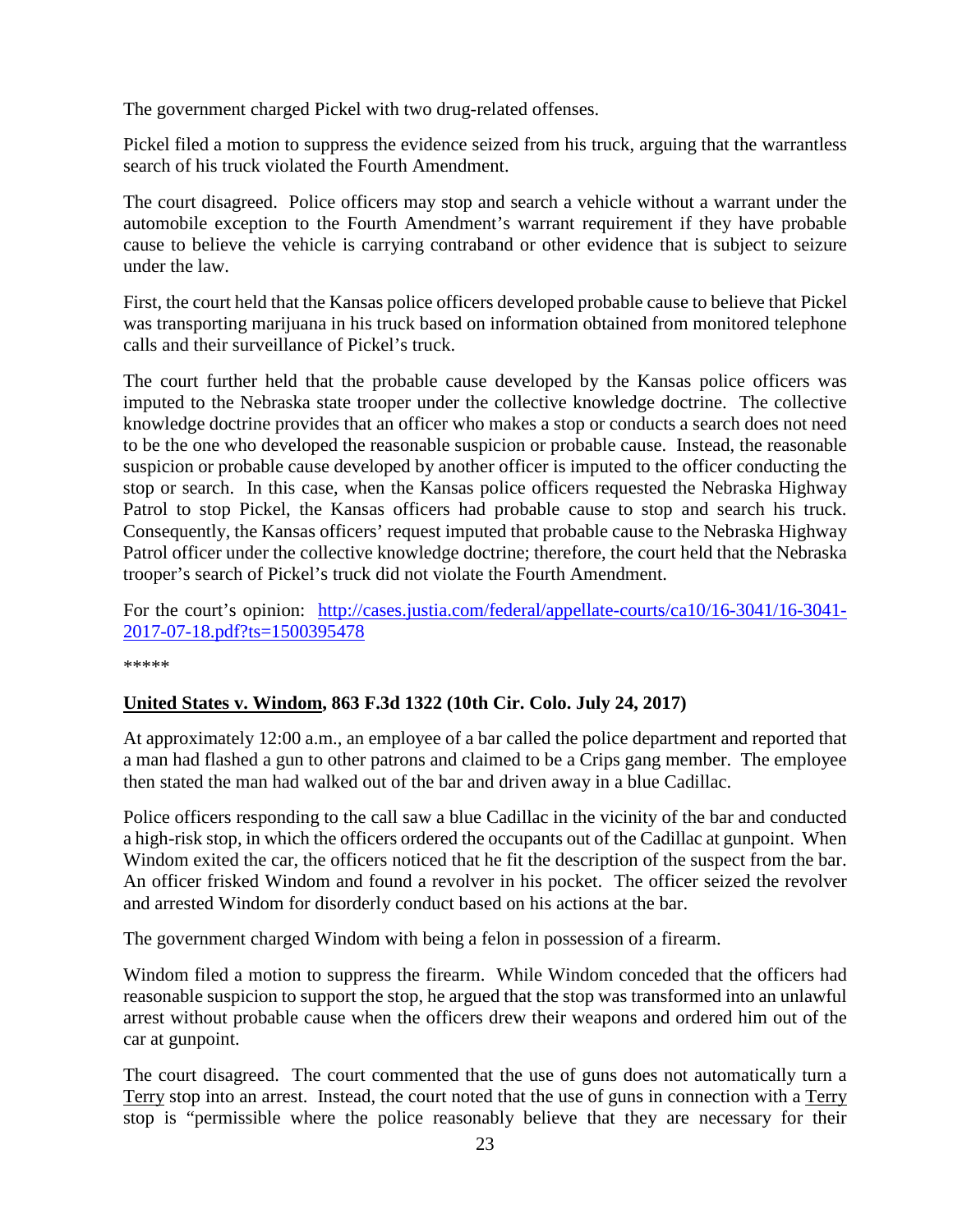protection." In this case, the court found that the officers conducted a Terry stop in a high-crime area, around midnight, after receiving a tip that an occupant of the Cadillac had flashed a firearm in public while claiming membership in a notoriously dangerous street gang. Under those circumstances, the court concluded that it was reasonable for the officers to believe that Windom might be armed and dangerous. Consequently, the court concluded that ordering Windom out of the Cadillac at gunpoint was reasonable and did not transform a Terry stop into a de facto arrest, which would have required probable cause.

For the court's opinion: [http://cases.justia.com/federal/appellate-courts/ca10/16-1027/16-1027-](http://cases.justia.com/federal/appellate-courts/ca10/16-1027/16-1027-2017-07-24.pdf?ts=1500924683) [2017-07-24.pdf?ts=1500924683](http://cases.justia.com/federal/appellate-courts/ca10/16-1027/16-1027-2017-07-24.pdf?ts=1500924683)

\*\*\*\*\*

# <span id="page-23-0"></span>**District of Columbia Circuit**

#### <span id="page-23-1"></span>**United States v. Eshetu, 863 F.3d 946 (D.C. Cir. July 25, 2017)**

Eshetu and two other men met with undercover police officers and formulated a plan to rob a storage unit that was being used as a drug "stash house." Prior to the robbery, Eshetu and the other men told the officers that they had access to weapons, stating that they would be armed with firearms and a machete for the robbery.

The day of the robbery, Eshetu and the other men arrived at the storage unit in a Kia where they met the officers, who had arrived in a different vehicle. When asked about placing their weapons in the officers' vehicle, the men stated they planned to leave their weapons in the trunk of the Kia because they might need to use two vehicles in the robbery. A short time later, the officers arrested Eshetu and the other men, disclosing that the "stash house" was fictitious.

After the arrests, an officer drove the Kia to the police stations, searched the passenger compartment, and seized a bag and some black clothing. The Kia was later driven to another law enforcement facility where it was secured until a warrant could be obtained for a more thorough search.

Eshetu filed a motion to suppress the evidence seized by the officer pursuant to his warrantless search of the Kia.

The court held that the warrantless search was lawful under the automobile exception to the Fourth Amendment's warrant requirement. Officers may conduct a warrantless search under this exception when the automobile is "readily mobile," and the officers have probable cause to believe that it contains contraband.

For an automobile to be "readily mobile," it must be readily capable of being driven. Here, the court concluded that the Kia was "readily mobile," as Eshetu and the other men had driven the Kia to previous meetings with the undercover officers, and then drove the Kia to the storage facility on the day of the planned robbery.

The court then held that the officers had probable cause to search the Kia for weapons. First, Eshetu and the other men made it clear to the officers in previous meetings that they were going to be armed on the day of the robbery. Second, on the day of the robbery, the men told the officers that they planned to leave their weapons in the Kia.